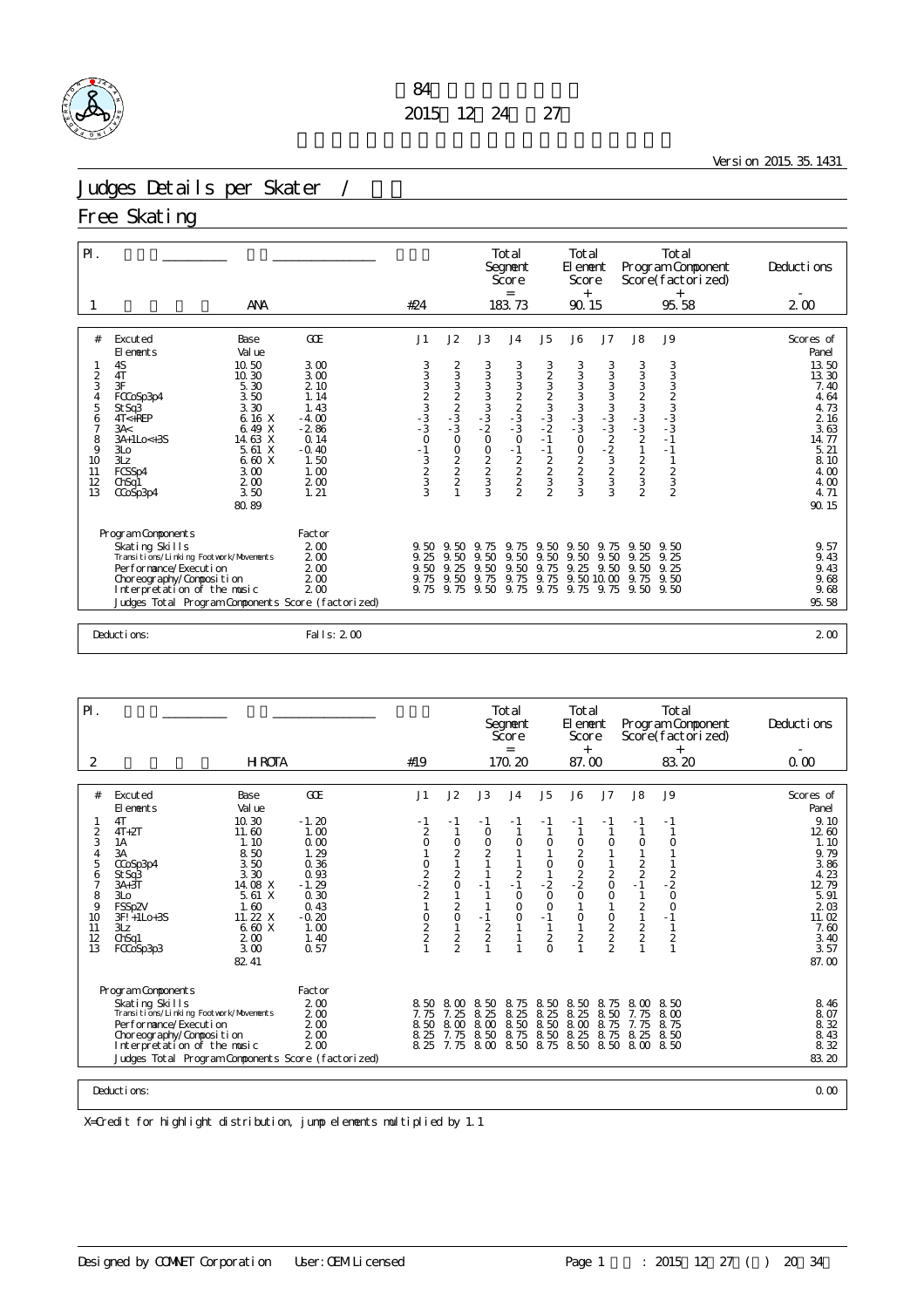

Version 2015.35.1431

# Judges Details per Skater / 2009 - 1999 - 1999 - 1999 - 1999 - 1999 - 1999 - 1999 - 1999 - 1999 - 1999 - 1999 - 1999 - 1999 - 1999 - 1999 - 1999 - 1999 - 1999 - 1999 - 1999 - 1999 - 1999 - 1999 - 1999 - 1999 - 1999 - 1999

## Free Skating

| $\mathsf{PI}$ .                                                           |                                                                                                                                                                                                                                                                                                             |                                                                                                                |                                                                                       |                                                        |                                                                                             | Total<br>Segnent<br>Score<br>$=$                                                                                 |                                                                                                                                        | Total<br>El ement<br>Score<br>$^{+}$                                                                                                                                                                                                                  |                                                           |                                           | <b>Total</b><br>Program Component<br>Score(factorized)<br>$^{+}$                           | Deductions                                                                                                                             |
|---------------------------------------------------------------------------|-------------------------------------------------------------------------------------------------------------------------------------------------------------------------------------------------------------------------------------------------------------------------------------------------------------|----------------------------------------------------------------------------------------------------------------|---------------------------------------------------------------------------------------|--------------------------------------------------------|---------------------------------------------------------------------------------------------|------------------------------------------------------------------------------------------------------------------|----------------------------------------------------------------------------------------------------------------------------------------|-------------------------------------------------------------------------------------------------------------------------------------------------------------------------------------------------------------------------------------------------------|-----------------------------------------------------------|-------------------------------------------|--------------------------------------------------------------------------------------------|----------------------------------------------------------------------------------------------------------------------------------------|
| 3                                                                         |                                                                                                                                                                                                                                                                                                             |                                                                                                                | #20                                                                                   |                                                        |                                                                                             | 169.21                                                                                                           |                                                                                                                                        | 80.79                                                                                                                                                                                                                                                 |                                                           |                                           | 88.42                                                                                      | 0.00                                                                                                                                   |
| #<br>$\overline{c}$<br>3<br>4<br>5<br>6<br>8<br>9<br>10<br>11<br>12<br>13 | <b>Excuted</b><br>Base<br>El ements<br>Val ue<br>2T<br>1.30<br>3A<br>8.50<br>$3A+3T$<br>12 80<br>3.00<br>CSSp4<br>3.30<br>St Sq3<br>3.20<br>FCSp4<br>5.61X<br>3L <sub>O</sub><br>$3\!$<br>4.84 X<br>4T<br>11.33 X<br>3Lz!<br>6.60 X<br>2T<br>1.43X<br>Ch <sub>Sq1</sub><br>200<br>3.50<br>CCoSp3p4<br>67.41 | GOE<br>0.00<br>2.14<br>2.14<br>0.93<br>0.93<br>0.86<br>0.80<br>1.20<br>2.29<br>$-0.80$<br>0.00<br>1.60<br>1.29 | $\overline{11}$<br>0<br>2322<br>$\frac{2}{3}$<br>$\frac{3}{1}$<br>$_{3}^{\rm O}$<br>3 | J2<br>0<br>221222230<br>$\circ$<br>$\overline{2}$<br>3 | J3<br>0<br>$\frac{2}{1}$<br>$2121$<br>$122$<br>$21$<br>$^{\rm O}_{\rm 2}$<br>$\mathfrak{D}$ | J <sub>4</sub><br>02222<br>$\mathbf{1}$<br>$\mathbf{1}$<br>$\frac{2}{1}$<br>$^{\rm O}_{\rm 2}$<br>$\mathfrak{D}$ | J <sub>5</sub><br>$\circ$<br>$\frac{2}{2}$<br>1<br>$\mathbf{1}$<br>$\mathbf{1}$<br>$\mathsf O$<br>$\frac{1}{2}$<br>-1<br>$\frac{0}{2}$ | J6<br>$0 2 2 1 2 2 1 2 2 1 2 2 1 2 2 1 2 2 1 2 2 1 2 2 1 2 2 1 2 2 1 2 2 1 2 2 1 2 2 1 2 2 2 1 2 2 2 1 2 2 2 1 2 2 2 1 2 2 2 1 2 2 2 1 2 2 2 1 2 2 2 1 2 2 2 1 2 2 2 1 2 2 2 1 2 2 2 1 2 2 2 1 2 2 2 1 2 2 2 1 2 2 2 1 2 2 2 1 2 2 $<br>$\frac{0}{3}$ | J7<br>0<br>3<br>3<br>2<br>2<br>2<br>3<br>2<br>3<br>2<br>3 | J8<br>0323221<br>$22 - 20$<br>$20$<br>$3$ | <b>J9</b><br>0<br>223221<br>$\mathbf{1}$<br>$\frac{2}{1}$<br>$\mathbf{1}$<br>$\frac{3}{3}$ | Scores of<br>Panel<br>1.30<br>10.64<br>14.94<br>3.93<br>4.23<br>4.06<br>6.41<br>6.04<br>13.62<br>5.80<br>1.43<br>3.60<br>4.79<br>80.79 |
|                                                                           | Program Components<br>Skating Skills<br>Transi ti ons/Li nki ng Footvork/Movements<br>Performance/Execution<br>Choreography/Composition<br>Interpretation of the music<br>Judges Total Program Components Score (factorized)                                                                                | Factor<br>2.00<br>$2\omega$<br>$2\omega$<br>2.00<br>$2\omega$                                                  | 8.75<br>8.75<br>9.25<br>9.00<br>9.00                                                  | 8<br>-75<br>7.75<br>8.50<br>8 <sub>0</sub><br>8.75     | 8.<br>75<br>8.00<br>9.00<br>8.<br>75<br>9.00                                                | 9.25<br>9.00<br>9.00<br>9.25<br>9.00                                                                             | 9.00<br>850<br>9.00<br>9.25<br>9.50                                                                                                    | 8.75<br>8<br>50<br>25<br>8<br>8.50<br>8.75                                                                                                                                                                                                            | 9.<br>25<br>9.00<br>25<br>9.<br>25<br>9.<br>9.00          | 9.00<br>8.50<br>8.<br>75<br>8.75<br>9.00  | 8.75<br>8.50<br>9.25<br>8.50<br>9.00                                                       | 8.89<br>8.54<br>8.96<br>8.86<br>8.96<br>88.42                                                                                          |
|                                                                           | Deductions:                                                                                                                                                                                                                                                                                                 |                                                                                                                |                                                                                       |                                                        |                                                                                             |                                                                                                                  |                                                                                                                                        |                                                                                                                                                                                                                                                       |                                                           |                                           |                                                                                            | 0.00                                                                                                                                   |

| $\mathsf{P}$ .                                                           |                                                                                                                                                                                                                                                                                                                                    |                                                                                                                |                                                                                                                                                      |                                                                                                                                                |                                                                                              | Total<br>Segnent<br>Score<br>$=$                                                           |                                                                          | Total<br>El ement<br>Score<br>$+$                    |                                              |                                             | Total<br>Program Component<br>Score(factorized)                                                               | Deductions                                                                                                                             |
|--------------------------------------------------------------------------|------------------------------------------------------------------------------------------------------------------------------------------------------------------------------------------------------------------------------------------------------------------------------------------------------------------------------------|----------------------------------------------------------------------------------------------------------------|------------------------------------------------------------------------------------------------------------------------------------------------------|------------------------------------------------------------------------------------------------------------------------------------------------|----------------------------------------------------------------------------------------------|--------------------------------------------------------------------------------------------|--------------------------------------------------------------------------|------------------------------------------------------|----------------------------------------------|---------------------------------------------|---------------------------------------------------------------------------------------------------------------|----------------------------------------------------------------------------------------------------------------------------------------|
| 4                                                                        |                                                                                                                                                                                                                                                                                                                                    |                                                                                                                | #21                                                                                                                                                  |                                                                                                                                                |                                                                                              | 167.86                                                                                     |                                                                          | 88.72                                                |                                              |                                             | $^{+}$<br>79.14                                                                                               | 0.00                                                                                                                                   |
| #<br>$\frac{2}{3}$<br>4<br>5<br>6<br>7<br>8<br>9<br>10<br>11<br>12<br>13 | <b>Excuted</b><br>Base<br>Val ue<br>El ements<br>4S<br>10.50<br>3A<br>8.50<br>9.60<br>$3F+3T$<br>3.00<br>CSSp4<br>3.30<br>St Sg <sub>3</sub><br>10.78 X<br>$3A+2T$<br>3Lz<br>6.60 X<br>8.25 X<br>$3S+2T+2L0$<br>3.00<br>CCoSp3p3<br>5.61 X<br>3L <sub>O</sub><br>3F<br>5.83 X<br>200<br>Ch <sub>Sq1</sub><br>280<br>FCSp3<br>79.77 | GOE<br>$-2.86$<br>1.71<br>1.00<br>0.57<br>1.00<br>1.43<br>0.80<br>0.80<br>0.71<br>0.60<br>0.80<br>1.60<br>0.79 | J1<br>$\frac{-2}{2}$<br>$\begin{array}{c} 1 \\ 3 \\ 2 \end{array}$<br>$\mathbf{1}$<br>$\overline{a}$<br>$\begin{array}{c}\n2 \\ 2 \\ 3\n\end{array}$ | J2<br>$-2$<br>$\mathbf{1}$<br>$\mathbf{1}$<br>$\mathbf{1}$<br>$\frac{2}{2}$<br>$\mathbf{1}$<br>$\overline{c}$<br>$\circ$<br>1<br>$\mathcal{P}$ | J3<br>$-2$<br>$2$<br>$2$<br>$2$<br>$2$<br>$\overline{c}$<br>$\mathbf 0$<br>$\mathbf{1}$<br>3 | J <sub>4</sub><br>$\frac{3}{2}$<br>$\mathbf{1}$<br>1<br>$\mathbf{1}$<br>1<br>$\frac{2}{2}$ | J <sub>5</sub><br>$\frac{-2}{2}$<br>1<br>$\overline{c}$<br>$\frac{2}{1}$ | J6<br>$-3$<br>$\rm _2^0$<br>$\circ$<br>$\frac{2}{1}$ | J7<br>$-2$<br>$\frac{2}{2}$<br>$\frac{2}{2}$ | J8<br>$-2$<br>2222222<br>1<br>$\frac{2}{2}$ | <b>J9</b><br>$-3$<br>22121<br>$\mathbf{1}$<br>$\mathbf{1}$<br>$\overline{c}$<br>$\mathbf{1}$<br>$\frac{3}{1}$ | Scores of<br>Panel<br>7.64<br>10.21<br>10.60<br>3.57<br>4.30<br>12 21<br>7.40<br>9.05<br>3.71<br>6.21<br>6.63<br>3.60<br>3.59<br>88.72 |
|                                                                          | Program Components<br>Skating Skills<br>Transi ti ons/Li nki ng Footvork/Movements<br>Performance/Execution<br>Choreography/Composition<br>Interpretation of the music<br>Judges Total Program Components Score (factorized)                                                                                                       | Factor<br>$2\omega$<br>$2\omega$<br>$2\omega$<br>$2\omega$<br>$2\omega$                                        | 8.75<br>8.50<br>9.00<br>8.75<br>8.75                                                                                                                 | 7.75<br>25<br>7.50<br>7.25<br>7.25                                                                                                             | 8.00<br>75<br>8.00<br>8.25<br>8.00                                                           | 8.25<br>8.00<br>8.25<br>8.25                                                               | 7.75<br>7.50<br>7.75<br>8.00                                             | 7.50<br>25<br>25<br>7.<br>7.50<br>8.00 8.00 7.75     | 8.25<br>8.00<br>8.25<br>8.50<br>8.25         | 7.50<br>25<br>7.75<br>8.00<br>7.75          | 8.00<br>7.50<br>8.25<br>8.00<br>8.25                                                                          | 7.93<br>7.61<br>7.96<br>8.07<br>8.00<br>79.14                                                                                          |
|                                                                          | Deductions:                                                                                                                                                                                                                                                                                                                        |                                                                                                                |                                                                                                                                                      |                                                                                                                                                |                                                                                              |                                                                                            |                                                                          |                                                      |                                              |                                             |                                                                                                               | 0.00                                                                                                                                   |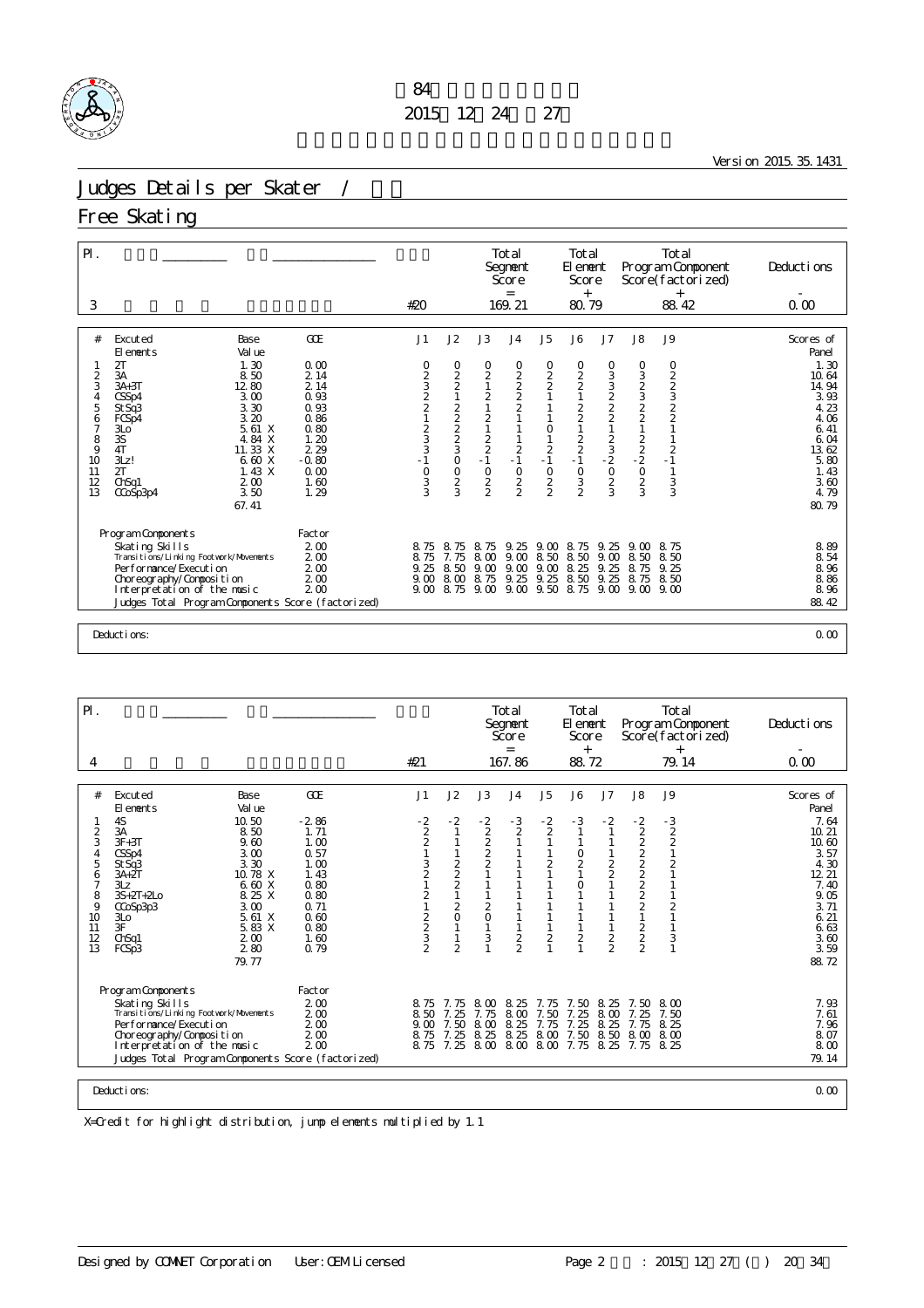

Version 2015.35.1431

# Judges Details per Skater / 2009 - 1999 - 1999 - 1999 - 1999 - 1999 - 1999 - 1999 - 1999 - 1999 - 1999 - 1999 - 1999 - 1999 - 1999 - 1999 - 1999 - 1999 - 1999 - 1999 - 1999 - 1999 - 1999 - 1999 - 1999 - 1999 - 1999 - 1999

## Free Skating

| 81.57<br>72.66<br>5<br>#17<br>152.23<br>200<br><b>GOE</b><br>J2<br>J3<br>J5<br>J7<br>J8<br><b>J9</b><br>J1<br>J <sub>4</sub><br>J6<br><b>Excuted</b><br>Base<br>#<br>El ements<br>Val ue<br>3A<br>8.50<br>$\begin{array}{r} -3 \\ -3 \\ 2 \\ 2 \\ 1 \end{array}$<br>$-3$<br>$-3$<br>$2$<br>$2$<br>$2$<br>$2$<br>O<br>$-3$<br>$-3$<br>2<br>1<br>2<br>1<br>$-3$<br>$-3$<br>$2$<br>$2$<br>$0$<br>$-2$<br>$-3$<br>$-3$<br>$2$<br>$1$<br>$-3$<br>$-3$<br>$2$<br>$1$<br>$2$<br>$1$<br>$-3$<br>$-3$<br>$2$<br>$2$<br>$2$<br>$1$<br>$-3$<br>$-3$<br>$-3$<br>$-3$<br>$-2$<br>$-1$<br>$-3$<br>$-3$<br>2<br>1<br>$-3.00$<br>8.00<br>$\overline{c}$<br>4T <<br>$-4.00$<br>3<br>3.00<br>1.00<br>FSSp4<br>6.00<br>1.00<br>3Lz<br>4<br>$\frac{2}{0}$<br>3.50<br>0.93<br>5<br>FCCoSp3p4<br>200<br>0.70<br>Ch <sub>Sq1</sub><br>6<br>$\mathsf O$<br>$-1$<br>$\circ$<br>10.78 X<br>$-1$<br>$3A+2T$<br>$-0.71$<br>$-1$<br>$-1$<br>232222<br>$\frac{0}{2}$<br>$\begin{array}{c} 1 \\ 2 \\ 1 \end{array}$<br>1321<br>$\begin{array}{c} 1 \\ 2 \\ 1 \end{array}$<br>$\begin{matrix} 0 \\ 2 \\ 1 \end{matrix}$<br>5.61X<br>0.60<br>$\mathbf{1}$<br>$\frac{1}{2}$ $\frac{2}{2}$ $\frac{2}{2}$<br>$\mathbf{1}$<br>8<br>3L <sub>O</sub><br>$\frac{2}{2}$<br>$\begin{array}{c}\n2 \\ 2 \\ 1\n\end{array}$<br>$3Lz + 3T$<br>9<br>11.33 X<br>1.50<br>$3F+1Lo+3S$<br>11. 22 X<br>1.10<br>10<br>3.63X<br>$\mathbf{1}$<br>$\mathbf{1}$<br>$\mathbf{1}$<br>0.57<br>2A<br>11<br>$\overline{a}$<br>$\overline{2}$<br>$\frac{2}{2}$<br>$\overline{2}$<br>$\frac{2}{2}$<br>$\frac{2}{3}$<br>2.60<br>12<br>St Sq2<br>1.00<br>$\overline{2}$<br>3<br>3<br>3<br>$\overline{2}$<br>3.50<br>1.21<br>13<br>CCoSp3p4<br>79.67<br>Program Components<br>Factor<br>Skating Skills<br>200<br>8.00<br>7.50<br>7.50<br>7.50<br>7.25<br>7.25<br>7.50<br>7.50<br>7.75<br>Transi ti ons/Li nki ng Footvork/Movements<br>$2\omega$<br>6.75<br>6.75<br>6.75<br>7.50<br>6.75<br>6.50<br>7 <sub>m</sub><br>$7 \Omega$<br>7.00<br>$2\omega$<br>Performance/Execution<br>7.50<br>$7 \Omega$<br>7.25<br>25<br>7.00<br>7.75<br>8 <sub>0</sub><br>7.<br>7.00<br>7.25<br>2.00<br>25<br>Choreography/Composition<br>7.25<br>25<br>7.50<br>7.00<br>7.75<br>7.25<br>7.75<br>7.<br>7.25<br>7.<br>$2\omega$<br>7.25<br>7.50<br>7.25<br>Interpretation of the music<br>7.50<br>7.50<br>7.25<br>7.50<br>7.00<br>6.75<br>Judges Total Program Components Score (factorized) | $\mathsf{P}$ . |  |  | Total<br>Segnent<br>Score<br>$=$ | Total<br>El ement<br>Score<br>$+$ |  | Tot al<br>Program Component<br>Score(factorized)<br>$^{+}$ | Deductions                                                                                                                             |
|-------------------------------------------------------------------------------------------------------------------------------------------------------------------------------------------------------------------------------------------------------------------------------------------------------------------------------------------------------------------------------------------------------------------------------------------------------------------------------------------------------------------------------------------------------------------------------------------------------------------------------------------------------------------------------------------------------------------------------------------------------------------------------------------------------------------------------------------------------------------------------------------------------------------------------------------------------------------------------------------------------------------------------------------------------------------------------------------------------------------------------------------------------------------------------------------------------------------------------------------------------------------------------------------------------------------------------------------------------------------------------------------------------------------------------------------------------------------------------------------------------------------------------------------------------------------------------------------------------------------------------------------------------------------------------------------------------------------------------------------------------------------------------------------------------------------------------------------------------------------------------------------------------------------------------------------------------------------------------------------------------------------------------------------------------------------------------------------------------------------------------------------------------------------------------------------------------------------------------------------------------------------------------------------------------------------------------------------------------------------------------------------------------|----------------|--|--|----------------------------------|-----------------------------------|--|------------------------------------------------------------|----------------------------------------------------------------------------------------------------------------------------------------|
|                                                                                                                                                                                                                                                                                                                                                                                                                                                                                                                                                                                                                                                                                                                                                                                                                                                                                                                                                                                                                                                                                                                                                                                                                                                                                                                                                                                                                                                                                                                                                                                                                                                                                                                                                                                                                                                                                                                                                                                                                                                                                                                                                                                                                                                                                                                                                                                                       |                |  |  |                                  |                                   |  |                                                            |                                                                                                                                        |
|                                                                                                                                                                                                                                                                                                                                                                                                                                                                                                                                                                                                                                                                                                                                                                                                                                                                                                                                                                                                                                                                                                                                                                                                                                                                                                                                                                                                                                                                                                                                                                                                                                                                                                                                                                                                                                                                                                                                                                                                                                                                                                                                                                                                                                                                                                                                                                                                       |                |  |  |                                  |                                   |  |                                                            | Scores of<br>Panel<br>5.50<br>4.00<br>4.00<br>7.00<br>4.43<br>2.70<br>10.07<br>6.21<br>12 83<br>12 32<br>4.20<br>3.60<br>4.71<br>81.57 |
| Deductions:<br>Fall s: 200                                                                                                                                                                                                                                                                                                                                                                                                                                                                                                                                                                                                                                                                                                                                                                                                                                                                                                                                                                                                                                                                                                                                                                                                                                                                                                                                                                                                                                                                                                                                                                                                                                                                                                                                                                                                                                                                                                                                                                                                                                                                                                                                                                                                                                                                                                                                                                            |                |  |  |                                  |                                   |  |                                                            | 7.50<br>6.86<br>7.29<br>7.36<br>7.32<br>72 66<br>200                                                                                   |

| $\mathsf{P}$ .                                                    |                                                                                                                                                                                                                                                                                                        |                                                                                                                         |                                                                               |                                                                                                                                 |                                                                          | Total<br>Segnent<br>Score<br>$=$                                                                                               |                                                                                                        | Total<br>El ement<br>Score<br>$+$                                                                                                        |                                                                                      |                                                                                                                                        | <b>Total</b><br>Program Component<br>Score(factorized)<br>$^{+}$                                                                                 | Deductions                                                                                                                  |
|-------------------------------------------------------------------|--------------------------------------------------------------------------------------------------------------------------------------------------------------------------------------------------------------------------------------------------------------------------------------------------------|-------------------------------------------------------------------------------------------------------------------------|-------------------------------------------------------------------------------|---------------------------------------------------------------------------------------------------------------------------------|--------------------------------------------------------------------------|--------------------------------------------------------------------------------------------------------------------------------|--------------------------------------------------------------------------------------------------------|------------------------------------------------------------------------------------------------------------------------------------------|--------------------------------------------------------------------------------------|----------------------------------------------------------------------------------------------------------------------------------------|--------------------------------------------------------------------------------------------------------------------------------------------------|-----------------------------------------------------------------------------------------------------------------------------|
| 6                                                                 |                                                                                                                                                                                                                                                                                                        |                                                                                                                         | #22                                                                           |                                                                                                                                 |                                                                          | 150.63                                                                                                                         |                                                                                                        | 69.35                                                                                                                                    |                                                                                      |                                                                                                                                        | 83.28                                                                                                                                            | 200                                                                                                                         |
| #<br>2<br>3<br>4<br>5<br>6<br>7<br>8<br>9<br>10<br>11<br>12<br>13 | <b>Excuted</b><br>Base<br>Val ue<br>El ements<br>8.00<br>4T <<br>2T<br>1.30<br>8.50<br>3A<br>260<br>FSSp3<br>3.30<br>St Sq3<br>12 76 X<br>$3A+2T+2L0$<br>9.90 X<br>$3Lz + 3T <$<br>5.83 X<br>3F<br>3Lo<<br>3.96 X<br>4.84 X<br>3S<br>FCCoSp3p3<br>3.00<br>200<br>Ch <sub>Sq1</sub><br>3.50<br>CCoSp3p4 | GOE<br>$-4.00$<br>0.00<br>$-3.00$<br>0.86<br>1.29<br>0.71<br>$-0.50$<br>1.10<br>$-0.30$<br>0.20<br>0.64<br>1.50<br>1.36 | J1<br>$-3$<br>$0 - 3$<br>$2 - 3$<br>$2 - 1$<br>$\frac{2}{0}$<br>$\frac{3}{3}$ | J2<br>$-3$<br>$-3$<br>$-3$<br>$-3$<br>$-3$<br>$1$<br>$\begin{matrix} 0 \\ 2 \\ 0 \end{matrix}$<br>$\circ$<br>1<br>$\frac{2}{2}$ | J3<br>$-3$<br>0<br>2<br>2<br>2<br>2<br>2<br>2<br>0<br>1<br>$\frac{2}{3}$ | J <sub>4</sub><br>$-3$<br>$\frac{0}{2}$<br>$\frac{3}{2}$<br>$0$<br>$-1$<br>$\circ$<br>$\circ$<br>$\mathbf{1}$<br>$\frac{2}{3}$ | J <sub>5</sub><br>$-3$<br>$0 - 3$<br>$120$<br>$-2$<br>$-1$<br>$\circ$<br>$\mathbf{1}$<br>$\frac{2}{2}$ | J6<br>$-3$<br>$\begin{smallmatrix}0\\-3\end{smallmatrix}$<br>$\frac{2}{1}$<br>$-1$<br>$\overline{2}$<br>$-1$<br>$\circ$<br>$\frac{2}{2}$ | J7<br>$-3$<br>$-3$<br>$-2$<br>$-1$<br>$-1$<br>$-1$<br>$\frac{0}{2}$<br>$\frac{2}{3}$ | J8<br>$-3$<br>$rac{0}{2}$<br>$rac{3}{3}$<br>$\mathbf{1}$<br>$\begin{matrix} 0 \\ 2 \\ 0 \end{matrix}$<br>$\mathbf{1}$<br>$\frac{2}{3}$ | <b>J9</b><br>$-3$<br>$\circ$<br>$-3$<br>$\begin{array}{c} 1 \\ 3 \\ 0 \end{array}$<br>$-1$<br>$\overline{1}$<br>$-1$<br>$\circ$<br>$\frac{0}{2}$ | Scores of<br>Panel<br>4.00<br>1.30<br>5.50<br>3.46<br>4.59<br>13.47<br>9.40<br>6.93<br>3.66<br>5.04<br>3.64<br>3.50<br>4.86 |
|                                                                   | 69.49<br>Program Components<br>Skating Skills<br>Transi ti ons/Li nki ng Footvork/Movements<br>Performance/Execution<br>Choreography/Composition<br>Interpretation of the music<br>Judges Total Program Components Score (factorized)                                                                  | Factor<br>$2\omega$<br>$2\omega$<br>$2\omega$<br>2.00<br>$2\omega$                                                      | 8.50<br>8 <sub>0</sub><br>8.50<br>8.75<br>8.75                                | 9.<br>$\infty$<br>8<br>25<br>25<br>8<br>8.50<br>75<br>8                                                                         | 9<br>$\infty$<br>8<br>50<br>8.<br>50<br>8.<br>75<br>75<br>8.             | 8<br>75<br>8<br>50<br>25<br>8<br>8.50<br>8.50                                                                                  | 8<br>25<br>25<br>8<br>25<br>8<br>50<br>8<br>8<br>75                                                    | 7.75<br>8.<br>$\infty$<br>7.00<br>7.50<br>8.00                                                                                           | 8 M<br>8<br>$\infty$<br>25<br>8<br>25<br>8<br>8.00                                   | 8.<br>25<br>7.75<br>8.00<br>8.<br>25<br>8.00                                                                                           | 8.50<br>7.75<br>8.25<br>8.25<br>8.00                                                                                                             | 69.35<br>8.46<br>8.11<br>8.25<br>8.43<br>8.39<br>83.28                                                                      |
|                                                                   | Deductions:                                                                                                                                                                                                                                                                                            | Fall s: 2 00                                                                                                            |                                                                               |                                                                                                                                 |                                                                          |                                                                                                                                |                                                                                                        |                                                                                                                                          |                                                                                      |                                                                                                                                        |                                                                                                                                                  | 200                                                                                                                         |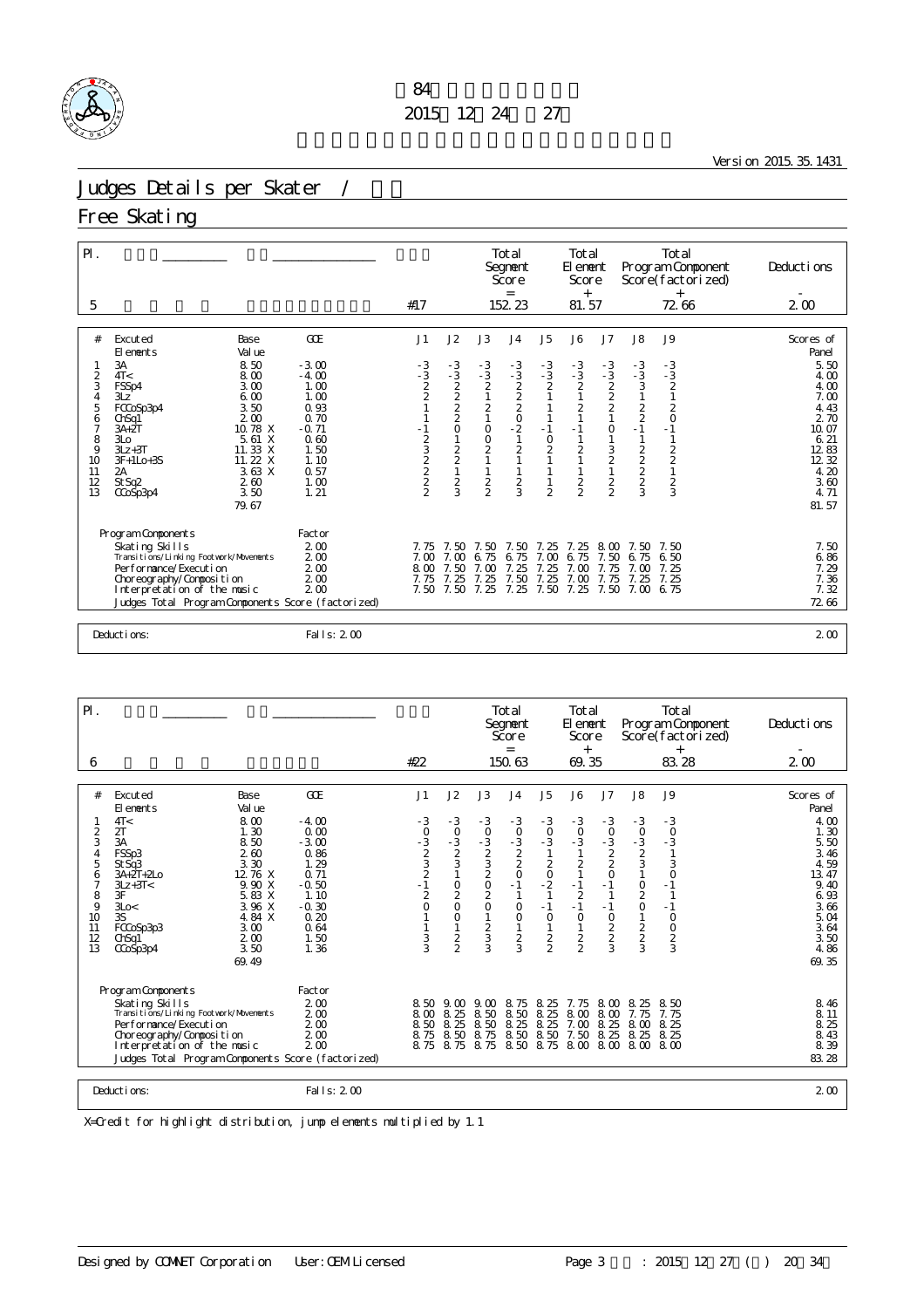

Version 2015.35.1431

# Judges Details per Skater / 2009 - 1999 - 1999 - 1999 - 1999 - 1999 - 1999 - 1999 - 1999 - 1999 - 1999 - 1999 - 1999 - 1999 - 1999 - 1999 - 1999 - 1999 - 1999 - 1999 - 1999 - 1999 - 1999 - 1999 - 1999 - 1999 - 1999 - 1999

## Free Skating

| $\mathsf{PI}$ .                                                           |                                                                                                                                                                                                                                                                                                                             |                                                                                                                                |                                                                                                                    |                                                                                                                                                               |                                                                                      | Total<br>Segnent<br>Score<br>$=$                                                                                                                                                    |                                                                         | Total<br>El enent<br>Score<br>$+$                                                                                                       |                                                                                                                                                       |                                                                                                                                                                               | Tot al<br>Program Component<br>Score(factorized)<br>$^{+}$                                                                                                      | Deductions                                                                                                                          |
|---------------------------------------------------------------------------|-----------------------------------------------------------------------------------------------------------------------------------------------------------------------------------------------------------------------------------------------------------------------------------------------------------------------------|--------------------------------------------------------------------------------------------------------------------------------|--------------------------------------------------------------------------------------------------------------------|---------------------------------------------------------------------------------------------------------------------------------------------------------------|--------------------------------------------------------------------------------------|-------------------------------------------------------------------------------------------------------------------------------------------------------------------------------------|-------------------------------------------------------------------------|-----------------------------------------------------------------------------------------------------------------------------------------|-------------------------------------------------------------------------------------------------------------------------------------------------------|-------------------------------------------------------------------------------------------------------------------------------------------------------------------------------|-----------------------------------------------------------------------------------------------------------------------------------------------------------------|-------------------------------------------------------------------------------------------------------------------------------------|
| $\overline{7}$                                                            |                                                                                                                                                                                                                                                                                                                             |                                                                                                                                | #16                                                                                                                |                                                                                                                                                               |                                                                                      | 139.14                                                                                                                                                                              |                                                                         | 72 36                                                                                                                                   |                                                                                                                                                       |                                                                                                                                                                               | 68.78                                                                                                                                                           | 200                                                                                                                                 |
| #<br>2<br>3<br>$\overline{4}$<br>5<br>6<br>8<br>9<br>10<br>11<br>12<br>13 | <b>Excuted</b><br>Base<br>Val ue<br>FI ements<br>8.00<br>4T <<br>$3A+3T$<br>12.80<br>7.30<br>$3Lz + 2T$<br>3L <sub>O</sub><br>5.10<br>3.30<br>St Sq3<br>1.70<br>$C\text{CoSp2p1}$<br>9.35 X<br>3A<br>3F!<br>5.83 X<br>3Lz<br>6.60 X<br>$3S+2T+2L0$<br>8.25 X<br>3.00<br>CSSp4<br>200<br>ChSq1<br>3.00<br>FCCoSp3p3<br>76.23 | <b>GOE</b><br>$-4.00$<br>0.86<br>0.60<br>0.40<br>0.50<br>0.14<br>$-3.00$<br>$-0.10$<br>0.20<br>$-1.00$<br>0.50<br>0.60<br>0.43 | J1<br>$-3$<br>$\begin{array}{c} 0 \\ 2 \\ 0 \\ -3 \end{array}$<br>$\overline{1}$<br>$\frac{0}{2}$<br>$\frac{2}{0}$ | J2<br>$-3$<br>$\overline{1}$<br>$\overline{2}$<br>$\mathbf{1}$<br>$\mathbf{1}$<br>$-3$<br>$\circ$<br>$\circ$<br>$-1$<br>$\overline{1}$<br>$\circ$<br>$\Omega$ | J3<br>$\frac{-3}{2}$<br>$\mathbf{1}$<br>$-3$<br>$\mathbf{1}$<br>$-1$<br>$\mathbf{1}$ | J <sub>4</sub><br>$-3$<br>$\overline{1}$<br>$\circ$<br>$\circ$<br>$\mathbf{1}$<br>$\begin{smallmatrix}0\\-3\end{smallmatrix}$<br>$_{0}^{0}$<br>$-1$<br>$\mathbf{1}$<br>$\mathbf{1}$ | J5<br>$-3$<br>$\circ$<br>$\frac{0}{2}$<br>$-2$<br>$-2$<br>1<br>$\Omega$ | J6<br>$-3$<br>$\overline{1}$<br>$\circ$<br>$\begin{smallmatrix}0\\-3\end{smallmatrix}$<br>$-1$<br>$-1$<br>$-2$<br>$1$<br>$\overline{2}$ | J7<br>$-3$<br>$\mathbf{1}$<br>$\circ$<br>$\circ$<br>$\mathbf{1}$<br>$-3$<br>$\begin{smallmatrix}0\\1\end{smallmatrix}$<br>$-1$<br>0<br>$\overline{1}$ | J8<br>$-3$<br>$\mathbf{1}$<br>1<br>$\begin{smallmatrix}0\\-3\end{smallmatrix}$<br>$\begin{smallmatrix}0\\1\end{smallmatrix}$<br>$\frac{2}{1}$<br>$\mathbf{1}$<br>$\mathbf{1}$ | <b>J9</b><br>$-3$<br>$\circ$<br>$\begin{smallmatrix}0\\-\;3\end{smallmatrix}$<br>$\circ$<br>$\circ$<br>$-1$<br>$\overline{2}$<br>$\mathbf{1}$<br>$\overline{2}$ | Scores of<br>Panel<br>4.00<br>13.66<br>7.90<br>5.50<br>3.80<br>1.84<br>6.35<br>5.73<br>6.80<br>7.25<br>3.50<br>260<br>3.43<br>72 36 |
|                                                                           | Program Components<br>Skating Skills<br>Transi ti ons/Li nki ng Footvork/Movements<br>Performance/Execution<br>Choreography/Composition<br>Interpretation of the music<br>Judges Total Program Components Score (factorized)                                                                                                | Factor<br>$2\omega$<br>$2\omega$<br>$2\omega$<br>$2\omega$<br>2.00                                                             | 7.50<br>7.00<br>7.25<br>7.25<br>7.00                                                                               | 6.75<br>6 <sub>0</sub><br>6.25<br>6.50<br>6.25                                                                                                                | 25<br>$7 \Omega$<br>6.75<br>7.25<br>7.25                                             | 7. QQ<br>6.75<br>6.75<br>7.00<br>6.50                                                                                                                                               | 7. M<br>6.50<br>6.75<br>6.75                                            | 7 <sub>1</sub><br>-25<br>6.75<br>6.50<br>6.75<br>6.50 7.00 7.25                                                                         | 7.75<br>25<br>7 <sub>1</sub><br>7.50<br>7.50                                                                                                          | 7 M<br>6.50<br>6.75<br>6.50<br>6.75                                                                                                                                           | 7.25<br>600<br>7.00<br>6.75<br>7.00                                                                                                                             | 7.18<br>6.64<br>6.82<br>6.89<br>6.86<br>68.78                                                                                       |
|                                                                           | Deductions:                                                                                                                                                                                                                                                                                                                 | Fall s: 200                                                                                                                    |                                                                                                                    |                                                                                                                                                               |                                                                                      |                                                                                                                                                                                     |                                                                         |                                                                                                                                         |                                                                                                                                                       |                                                                                                                                                                               |                                                                                                                                                                 | 200                                                                                                                                 |

| $\mathsf{P} \mathsf{I}$ .                                                      |                                                                                                                                                                                                                                                                                                                    |                                                                                                                            |                                                                                 |                                                                                               |                                                      | Total<br>Segnent<br>Score<br>$=$                                                                                                       |                                                                                                                                                     | Total<br>El enent<br>Score<br>$+$                                                  |                                                                                                      |                                                                                                    | Total<br>Program Component<br>Score(factorized)<br>$^{+}$                                                                                                    | Deductions                                                                                                                         |
|--------------------------------------------------------------------------------|--------------------------------------------------------------------------------------------------------------------------------------------------------------------------------------------------------------------------------------------------------------------------------------------------------------------|----------------------------------------------------------------------------------------------------------------------------|---------------------------------------------------------------------------------|-----------------------------------------------------------------------------------------------|------------------------------------------------------|----------------------------------------------------------------------------------------------------------------------------------------|-----------------------------------------------------------------------------------------------------------------------------------------------------|------------------------------------------------------------------------------------|------------------------------------------------------------------------------------------------------|----------------------------------------------------------------------------------------------------|--------------------------------------------------------------------------------------------------------------------------------------------------------------|------------------------------------------------------------------------------------------------------------------------------------|
| 8                                                                              |                                                                                                                                                                                                                                                                                                                    |                                                                                                                            | #23                                                                             |                                                                                               |                                                      | 131.07                                                                                                                                 |                                                                                                                                                     | 54.45                                                                              |                                                                                                      |                                                                                                    | 77.62                                                                                                                                                        | 1.00                                                                                                                               |
| #<br>$\overline{2}$<br>3<br>4<br>5<br>6<br>7<br>8<br>9<br>10<br>11<br>12<br>13 | <b>Excuted</b><br>Base<br>El ements<br>Val ue<br>2S<br>1.30<br>$4S<+2T$<br>9.40<br>2.60<br>CSSp3<br>5.90<br>3A<<br>3.20<br>FCSp4<br>6.55 X<br>$3A+REP$<br>4. O7 X<br>3F<<br>8.58 X<br>$3Lz + 1Lo + 2S$<br>3.96 X<br>3Lo<<br>3S<br>4.84 X<br>St Sq2<br>260<br>200<br>Ch <sub>Sq1</sub><br>3.50<br>CCoSp3p4<br>58.50 | GOE<br>0.00<br>$-1.03$<br>0.57<br>$-3.00$<br>1.00<br>$-2.29$<br>$-1.40$<br>0.10<br>$-0.20$<br>0.70<br>0.50<br>0.50<br>0.50 | J1<br>0<br>$-1$<br>$-3$<br>$-3$<br>$-2$<br>$-2$<br>$-2$<br>$-2$<br>$-2$<br><br> | J2<br>0<br>$\circ$<br>$-3$<br>$-2$<br>$-2$<br>$-2$<br>O<br>$\circ$<br>$\circ$<br>$\mathbf{1}$ | J3<br>0<br>$\circ$<br>$-3$<br>$-2$<br>$-2$<br>0<br>0 | J <sub>4</sub><br>0<br>$-1$<br>$\mathbf{1}$<br>$-3$<br>$-2$<br>$-2$<br>$-2$<br>O<br>$\mathbf 0$<br>$\circ$<br>0<br>$\circ$<br>$\Omega$ | J <sub>5</sub><br>0<br>$-2$<br>$\begin{array}{c} 1 \\ -3 \\ 2 \\ -2 \\ -3 \\ 0 \\ -2 \end{array}$<br>$\mathbf{1}$<br>$_{\rm O}^{\rm O}$<br>$\Omega$ | J6<br>$\circ$<br>$-2$<br>$-3$<br>$-3$<br>$-3$<br>$-2$<br>0<br>$-1$<br>$\mathbf{1}$ | J7<br>0<br>$-1$<br>0<br>$-3$<br>$-2$<br>$-2$<br>$-2$<br>0<br><br>1<br>$\mathbf{1}$<br>$\overline{2}$ | J8<br>$\circ$<br>0<br>$-3$<br>$-3$<br>$-2$<br>$-1$<br>$\rm _2^0$<br>$\mathbf{1}$<br>$\overline{1}$ | <b>J9</b><br>$-1$<br>$\overline{1}$<br>$\frac{3}{2}$<br>-3<br>$-1$<br>$\circ$<br>$\mathsf O$<br>$\begin{smallmatrix}0\\2\end{smallmatrix}$<br>$\overline{1}$ | Scores of<br>Panel<br>1.30<br>8.37<br>3.17<br>2 90<br>4.20<br>4.26<br>2 67<br>8.68<br>3.76<br>5.54<br>3.10<br>250<br>4.00<br>54.45 |
|                                                                                | Program Components<br>Skating Skills<br>Transi ti ons/Li nki ng Footvork/Movements<br>Performance/Execution<br>Choreography/Composition<br>Interpretation of the music<br>Judges Total Program Components Score (factorized)                                                                                       | Factor<br>$2\omega$<br>2.00<br>2.00<br>2.00<br>$2\omega$                                                                   | 8.25<br>8 <sub>0</sub><br>8.25<br>8.25<br>8 <sub>0</sub>                        | 7.75<br>7.50<br>25<br>7.75<br>7.50                                                            | 8.<br>$\infty$<br>50<br>8.<br>$\infty$<br>50<br>7.   | 8.00<br>7.50<br>75<br>8.00<br>7.50                                                                                                     | 8<br>25<br>8<br>$\infty$<br>8<br>25<br>8<br>50<br>50<br>8                                                                                           | 7.50<br>25<br>7.00<br>7.50<br>75<br>7 <sub>1</sub>                                 | 7.50<br>25<br>7.50<br>75<br>7.<br>75<br>7 <sub>1</sub>                                               | 7.75<br>7.50<br>8.00<br>7.50                                                                       | 8. CC<br>7.75<br>7.75<br>8.00<br>8.25                                                                                                                        | 7.89<br>7.57<br>7.64<br>7.96<br>7.75<br>77.62                                                                                      |
|                                                                                | Deductions:                                                                                                                                                                                                                                                                                                        | Fall s: 1.00                                                                                                               |                                                                                 |                                                                                               |                                                      |                                                                                                                                        |                                                                                                                                                     |                                                                                    |                                                                                                      |                                                                                                    |                                                                                                                                                              | 1.00                                                                                                                               |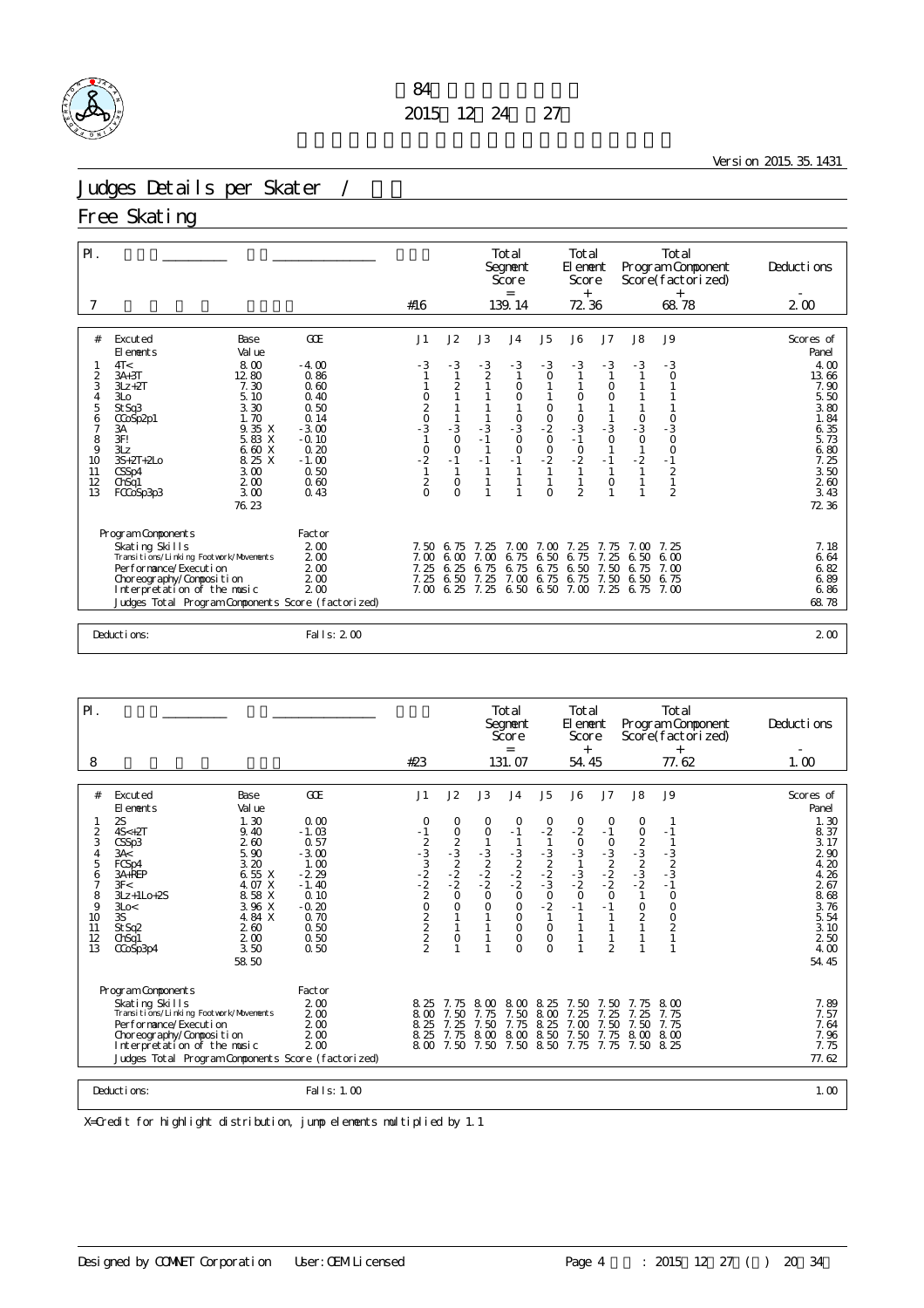

Version 2015.35.1431

# Judges Details per Skater / 2009 - 1999 - 1999 - 1999 - 1999 - 1999 - 1999 - 1999 - 1999 - 1999 - 1999 - 1999 - 1999 - 1999 - 1999 - 1999 - 1999 - 1999 - 1999 - 1999 - 1999 - 1999 - 1999 - 1999 - 1999 - 1999 - 1999 - 1999

## Free Skating

|                                                                                                                                                                                                                                                                                                                                                                             |                                                                                                                       |                                                                               |                                                                                                                                                 |                                                                  | Segnent<br>Score<br>$=$                                                                                                                                                 |                                                                                                                                              | El enent<br>Score                                                                               | Total                                                                                                          |                                                                                                                                                       | Total<br>Program Component<br>Score(factorized)<br>$+$                                           | Deductions                                                                                                                          |
|-----------------------------------------------------------------------------------------------------------------------------------------------------------------------------------------------------------------------------------------------------------------------------------------------------------------------------------------------------------------------------|-----------------------------------------------------------------------------------------------------------------------|-------------------------------------------------------------------------------|-------------------------------------------------------------------------------------------------------------------------------------------------|------------------------------------------------------------------|-------------------------------------------------------------------------------------------------------------------------------------------------------------------------|----------------------------------------------------------------------------------------------------------------------------------------------|-------------------------------------------------------------------------------------------------|----------------------------------------------------------------------------------------------------------------|-------------------------------------------------------------------------------------------------------------------------------------------------------|--------------------------------------------------------------------------------------------------|-------------------------------------------------------------------------------------------------------------------------------------|
| 9                                                                                                                                                                                                                                                                                                                                                                           |                                                                                                                       | #7                                                                            |                                                                                                                                                 |                                                                  | 130.35                                                                                                                                                                  |                                                                                                                                              | $^{+}$<br>66.99                                                                                 |                                                                                                                |                                                                                                                                                       | 63.36                                                                                            | 0.00                                                                                                                                |
| #<br><b>Excuted</b><br>Base<br>Val ue<br>El ements<br>$3Lz + 3T$<br>10.30<br>3.30<br>2<br>2A<br>3<br>3L <sub>O</sub><br>5.10<br>3.00<br>CSSp4<br>4<br>3.30<br>5<br>StSq3<br>280<br>FCSp3<br>6<br>200<br>ChSq1<br>3Lz<br>6.60 X<br>8<br>$2A+2T+2L0$<br>9<br>7.04 X<br>4.07 X<br>3Fe<br>10<br>$3S+2T$<br>6.27X<br>11<br>4.73 X<br>12<br>3T<br>13<br>CCoSp3p4<br>3.50<br>62.01 | <b>GOE</b><br>1.10<br>0.43<br>0.30<br>0.50<br>0.50<br>0.36<br>0.60<br>0.70<br>0.36<br>$-0.90$<br>0.10<br>0.50<br>0.43 | J1<br>$\Omega$<br>$\overline{O}$<br>0<br>$\frac{0}{2}$<br>$\circ$<br>$\Omega$ | J2<br>$\frac{2}{1}$<br>$\begin{array}{c}\n2 \\ 2 \\ 1\n\end{array}$<br>$\mathbf{1}$<br>$-1$<br>$\overline{2}$<br>$\mathbf{1}$<br>$\overline{1}$ | J3<br>2<br>$\circ$<br>$\frac{0}{2}$<br>$\circ$<br>$\overline{1}$ | J <sub>4</sub><br>$\frac{2}{1}$<br>$\mathbf{1}$<br>$\frac{2}{0}$<br>$\mathbf{1}$<br>$\circ$<br>$\mathbf{1}$<br>$0 - 1$<br>$\mathbf 0$<br>$\mathbf{1}$<br>$\overline{1}$ | J <sub>5</sub><br>$\circ$<br>$\begin{smallmatrix}0\\1\end{smallmatrix}$<br>$_{\rm 0}^{\rm 0}$<br>$\begin{array}{c} 1 \\ -2 \\ 0 \end{array}$ | J6<br>$\circ$<br>$\mathbf{1}$<br>$\circ$<br>$\mathbf{1}$<br>$-1$<br>$\mathbf 0$<br>$\mathbf{1}$ | J7<br>2<br>$\frac{2}{1}$<br>1<br>$\frac{2}{1}$<br>$\mathsf O$<br>$\mathsf O$<br>$\mathbf{1}$<br>$\mathfrak{D}$ | J8<br>$\circ$<br>$\circ$<br>$\mathbf{1}$<br>$\circ$<br>$\mathsf O$<br>$\mathbf{1}$<br>$\mathbf{1}$<br>$\mathbf{1}$<br>$-1$<br>$\circ$<br>$\mathbf{1}$ | <b>J9</b><br>$\frac{2}{1}$<br>$\overline{O}$<br>$\mathbf{1}$<br>$-1$<br>0<br>$\circ$<br>$\Omega$ | Scores of<br>Panel<br>11.40<br>3.73<br>5.40<br>3.50<br>3.80<br>3.16<br>260<br>7.30<br>7.40<br>3.17<br>6.37<br>5.23<br>3.93<br>66.99 |
| Program Components<br>Skating Skills<br>Transi ti ons/Li nki ng Footwork/Movements<br>Performance/Execution<br>Choreography/Composition<br>Interpretation of the music<br>Judges Total Program Components Score (factorized)<br>Deductions:                                                                                                                                 | Factor<br>$2\omega$<br>$2\omega$<br>2.00<br>$2\omega$<br>2.00                                                         | 6.00<br>5.75<br>6.25<br>6.50<br>6.25                                          | 6.00<br>5.75<br>6.75<br>7.00<br>6.75                                                                                                            | 6.25<br>6.00<br>25<br>6.<br>6.50<br>25<br>6.                     | 6.25<br>5.75<br>6.50<br>6.25<br>6.00                                                                                                                                    | 5.75<br>5.50<br>6.00<br>6.00<br>25<br>6.                                                                                                     | 6.75<br>6.50<br>6.50<br>6.75<br>6.75                                                            | 7.<br>25<br>$\infty$<br>7 <sub>1</sub><br>25<br>7.<br>7.50<br>25<br>7 <sub>1</sub>                             | 6.00<br>-5.<br>25<br>6.25<br>6.00<br>25<br>6.                                                                                                         | 6.50<br>6.25<br>7.00<br>6.25<br>7.25                                                             | 6.25<br>5.93<br>6.50<br>6.46<br>6.54<br>63.36<br>0.00                                                                               |

| $\mathsf{P}$ .                                                                                                                                                                                                                                                                                                                                                                                     |                                                                                                                      |                                                                                                          |                                                                                                |                                                                                                                                               | Total<br>Segnent<br>Score<br>$=$                                                                              |                                                                                                                                                     | Total<br>El enent<br>Score<br>$^{+}$                                                                     |                                                                             |                                                                                                 | <b>Total</b><br>Program Component<br>Score(factorized)<br>$^{+}$                                                                  | Deductions                                                                                                                            |
|----------------------------------------------------------------------------------------------------------------------------------------------------------------------------------------------------------------------------------------------------------------------------------------------------------------------------------------------------------------------------------------------------|----------------------------------------------------------------------------------------------------------------------|----------------------------------------------------------------------------------------------------------|------------------------------------------------------------------------------------------------|-----------------------------------------------------------------------------------------------------------------------------------------------|---------------------------------------------------------------------------------------------------------------|-----------------------------------------------------------------------------------------------------------------------------------------------------|----------------------------------------------------------------------------------------------------------|-----------------------------------------------------------------------------|-------------------------------------------------------------------------------------------------|-----------------------------------------------------------------------------------------------------------------------------------|---------------------------------------------------------------------------------------------------------------------------------------|
| 10                                                                                                                                                                                                                                                                                                                                                                                                 |                                                                                                                      | #15                                                                                                      |                                                                                                |                                                                                                                                               | 126.56                                                                                                        |                                                                                                                                                     | 59.32                                                                                                    |                                                                             |                                                                                                 | 67.24                                                                                                                             | 0.00                                                                                                                                  |
| #<br><b>Excuted</b><br>Base<br>Val ue<br>El ements<br>10.30<br>$3Lz + 3T$<br>6.60<br>2<br>$3F! + 2T$<br>3<br>5.10<br>3L <sub>O</sub><br>CSSp4<br>3.00<br>4<br>5<br>5.10<br>$2A+1Lo+2S$<br>2 3 0<br>6<br>FCSp2<br>7<br>6.00<br>3Lz<br>3S<br>$\frac{8}{9}$<br>4.84 X<br>ChSq1<br>2 <sub>0</sub><br>209 X<br>10<br>2F<br>2A<br>3.63X<br>11<br>12<br>2.60<br>St Sq2<br>13<br>3.00<br>CCoSp3p3<br>56.56 | GOE<br>1.20<br>$-0.10$<br>$-1.40$<br>0.79<br>0.50<br>0.29<br>$-1.30$<br>0.00<br>1.10<br>0.04<br>0.21<br>0.86<br>0.57 | J1<br>$\frac{0}{2}$<br>$\circ$<br>$\frac{0}{2}$<br>$\frac{0}{2}$<br>$\circ$<br>$\frac{0}{2}$<br>$\Omega$ | J2<br>2<br>$-2$<br>$-2$<br>2<br>$-1$<br>$\circ$<br>$\circ$<br>$\overline{c}$<br>$\mathfrak{D}$ | J3<br>2<br>$-1$<br>$-3$<br>$\mathbf{1}$<br>1<br>$\mathbf{1}$<br>$-2$<br>$\mathbf{1}$<br>$\overline{c}$<br>1<br>$\mathbf{1}$<br>$\overline{c}$ | J <sub>4</sub><br>2<br>$\frac{0}{2}$<br>1<br>$\frac{0}{2}$<br>$\circ$<br>$\circ$<br>$\circ$<br>$\overline{1}$ | J <sub>5</sub><br>$\overline{2}$<br>$-1$<br>$-2$<br>1<br>$\frac{0}{2}$<br>$\circ$<br>$\mathbf{1}$<br>$\circ$<br>$\circ$<br>$\mathbf{1}$<br>$\Omega$ | J6<br>$-2$<br>$-1$<br>$-2$<br>$-2$<br>$0$<br>2<br>$\circ$<br>$\circ$<br>$\overline{c}$<br>$\mathfrak{D}$ | J7<br>$-2$<br>$-2$<br>$-2$<br>0<br>0<br>0<br>$\mathbf{1}$<br>$\overline{c}$ | J8<br>$\begin{array}{c} 2 \\ 0 \\ -2 \\ 2 \end{array}$<br>$-1$<br>$\circ$<br>$\circ$<br>$\circ$ | <b>J9</b><br>$20 - 22$<br>$22$<br>$1$<br>$\begin{array}{c}\n 2 \\  -2 \\  0 \\  2\n \end{array}$<br>$\mathbf{1}$<br>$\frac{2}{2}$ | Scores of<br>Panel<br>11.50<br>6.50<br>3.70<br>3.79<br>5.60<br>2 59<br>4.70<br>4.84<br>3.10<br>2 1 3<br>3.84<br>3.46<br>3.57<br>59.32 |
| Program Components<br>Skating Skills<br>Transi ti ons/Li nki ng Footvork/Movements<br>Performance/Execution<br>Choreography/Composition<br>Interpretation of the music<br>Judges Total Program Components Score (factorized)<br>Deductions:                                                                                                                                                        | Factor<br>2.00<br>2.00<br>2.00<br>2.00<br>2.00                                                                       | $7 \Omega$<br>6.75<br>6.75<br>7.00<br>6.75                                                               | 6.75<br>6.00<br>6.50<br>6.75<br>7.00                                                           | 6.75<br>75<br>6.<br>7.00<br>25<br>7 <sub>1</sub><br>7.00                                                                                      | 6 <sub>0</sub><br>5.50<br>5.<br>75<br>6.00<br>6.00                                                            | 675<br>6.50<br>6.50<br>6.50<br>6.50                                                                                                                 | $7 \Omega$<br>6.50<br>75<br>6.<br>6.50<br>6.75                                                           | $7 \Omega$<br>75<br>6.<br>7.00<br>25<br>7.<br>7.00                          | 75<br>6.<br>50<br>6.<br>50<br>6.<br>75<br>6.<br>6.50                                            | 7.25<br>6.50<br>6.75<br>6.75<br>7.00                                                                                              | 6.86<br>6.50<br>6.68<br>6.79<br>6.79<br>67.24<br>0.00                                                                                 |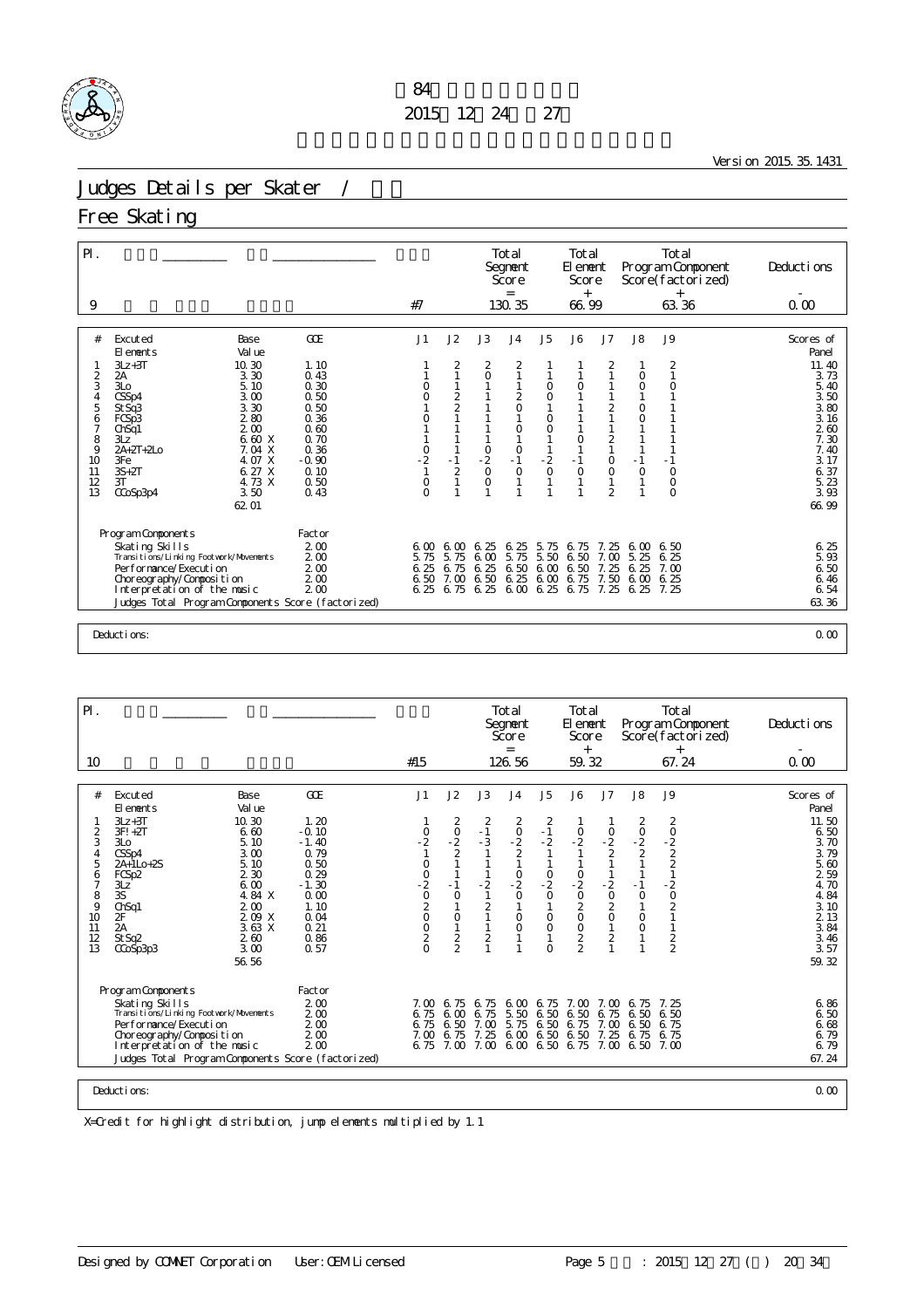

Version 2015.35.1431

# Judges Details per Skater / 2009 - 1999 - 1999 - 1999 - 1999 - 1999 - 1999 - 1999 - 1999 - 1999 - 1999 - 1999 - 1999 - 1999 - 1999 - 1999 - 1999 - 1999 - 1999 - 1999 - 1999 - 1999 - 1999 - 1999 - 1999 - 1999 - 1999 - 1999

## Free Skating

| $\mathsf{PI}$ .                               |                                                                                                                                                                                                                              |                                                                                              |                                                                         |                                                                                                                |                                                                                                     |                                                                                  | Total<br>Segnent<br>Score<br>$=$                                                                                            |                                                       | Total<br>El ement<br>Score<br>$^{+}$                                            |                                                                               |                                                                                                               | <b>Total</b><br>Program Component<br>Score(factorized)<br>$^{+}$                           | Deductions                                                                    |
|-----------------------------------------------|------------------------------------------------------------------------------------------------------------------------------------------------------------------------------------------------------------------------------|----------------------------------------------------------------------------------------------|-------------------------------------------------------------------------|----------------------------------------------------------------------------------------------------------------|-----------------------------------------------------------------------------------------------------|----------------------------------------------------------------------------------|-----------------------------------------------------------------------------------------------------------------------------|-------------------------------------------------------|---------------------------------------------------------------------------------|-------------------------------------------------------------------------------|---------------------------------------------------------------------------------------------------------------|--------------------------------------------------------------------------------------------|-------------------------------------------------------------------------------|
| 11                                            |                                                                                                                                                                                                                              |                                                                                              |                                                                         | #14                                                                                                            |                                                                                                     |                                                                                  | 125.37                                                                                                                      |                                                       | 61.93                                                                           |                                                                               |                                                                                                               | 64.44                                                                                      | 1.00                                                                          |
| #<br>2<br>3                                   | <b>Excuted</b><br>El ements<br>3A<br>2A<br>3Lz                                                                                                                                                                               | Base<br>Val ue<br>8.50<br>3.30<br>6.00                                                       | <b>GOE</b><br>$-3.00$<br>0.57<br>0.60                                   | J1<br>$-3$                                                                                                     | J2<br>$-3$<br>$\overline{2}$<br>$\overline{1}$                                                      | J3<br>$-3$<br>$\mathbf{1}$<br>1                                                  | J <sub>4</sub><br>$-3$<br>$\mathbf{1}$<br>$\circ$                                                                           | J5<br>$-3$                                            | J6<br>$\frac{3}{2}$<br>$\overline{O}$                                           | J7<br>$-3$<br>$\mathbf{1}$<br>$\mathbf{1}$                                    | J8<br>$-3$<br>$\mathbf{1}$<br>$\mathbf{1}$                                                                    | <b>J9</b><br>$-3$<br>$\mathbf{1}$<br>$\mathbf{1}$                                          | Scores of<br>Panel<br>5.50<br>3.87<br>6.60                                    |
| 4<br>5<br>6<br>8<br>9<br>10<br>11<br>12<br>13 | CSSp<br>CCoSp3p3<br>3 <sub>LO</sub><br>2A+1Lo+3S<br>Ch <sub>Sa1</sub><br>$3F+1T$<br>$3Lz + 2T$<br>3T<br>FCSp3<br>St Sq <sub>3</sub>                                                                                          | 0.00<br>3.00<br>5.10<br>9.02 X<br>2.00<br>6.27X<br>8.03 X<br>4.73 X<br>2.80<br>3.30<br>62.05 | 0.50<br>0.70<br>$-1.40$<br>0.70<br>0.00<br>0.40<br>0.10<br>0.00<br>0.71 | $\begin{array}{c} 0 \\ 2 \\ -2 \end{array}$<br>$\mathbf{1}$<br>$\circ$<br>$\circ$<br>$\circ$<br>$\overline{a}$ | $\frac{1}{2}$<br>$\mathbf{1}$<br>$\circ$<br>$\mathbf{1}$<br>$\mathbf{1}$<br>$\circ$<br>$\mathbf{1}$ | $\frac{1}{2}$<br>$\mathbf{1}$<br>$\circ$<br>$\circ$<br>$\circ$<br>$\overline{2}$ | $\mathbf{1}$<br>$\begin{smallmatrix}0\\2\end{smallmatrix}$<br>$\circ$<br>$\circ$<br>$\mathsf O$<br>$\circ$<br>O<br>$\Omega$ | $\frac{1}{2}$<br>$\circ$<br>$\circ$<br>$\circ$        | $\frac{1}{2}$<br>$\mathbf{1}$<br>$-1$<br>$\mathbf 0$<br>$\mathbf{1}$<br>$\circ$ | $\frac{1}{2}$<br>$\mathbf{1}$<br>$\circ$<br>$\mathsf O$<br>$\circ$<br>$\circ$ | $\frac{2}{1}$<br>$-1$<br>$\mathbf{1}$<br>$\circ$<br>$\mathbf{1}$<br>$\circ$<br>$\mathbf{1}$<br>$\overline{2}$ | $-2$<br>$\mathbf{1}$<br>$\circ$<br>$\circ$<br>$\mathbf 0$<br>$\mathsf O$<br>$\overline{2}$ | 3.50<br>5.80<br>7.62<br>2.70<br>6.27<br>8.43<br>4.83<br>280<br>4. O1<br>61.93 |
|                                               | Program Components<br>Skating Skills<br>Transi ti ons/Li nki ng Footvork/Movements<br>Performance/Execution<br>Choreography/Composition<br>Interpretation of the music<br>Judges Total Program Components Score (factorized) |                                                                                              | Factor<br>$2\omega$<br>$2\omega$<br>$2\omega$<br>$2\omega$<br>$2\omega$ | 7.25<br>6.50<br>7.00<br>6.75<br>6.75                                                                           | 6.50<br>5.50<br>6 <sub>0</sub><br>6.25<br>5.75                                                      | 6.75<br>6.25<br>6.50<br>50<br>6.<br>75<br>6.                                     | 6.00<br>5.75<br>5.75<br>5.75<br>5.50                                                                                        | 6.25<br>6 <sub>0</sub><br>25<br>6<br>25<br>6.<br>6.25 | 6.50<br>6.25<br>6.25<br>6.50<br>6.75                                            | 6.75<br>6.50<br>$7 \Omega$<br>7.00<br>6.75                                    | 6.50<br>6,00<br>6. M<br>6.50<br>6.25                                                                          | 7. QQ<br>6.75<br>7.00<br>7.25<br>7.50                                                      | 6.61<br>6.18<br>6.43<br>6.54<br>6.46<br>64.44                                 |
|                                               | Deductions:                                                                                                                                                                                                                  |                                                                                              | Fall s: 1.00                                                            |                                                                                                                |                                                                                                     |                                                                                  |                                                                                                                             |                                                       |                                                                                 |                                                                               |                                                                                                               |                                                                                            | 1.00                                                                          |

| Score(factorized)<br>Score<br>Score<br>$+$<br>$^{+}$<br>$=$                                                                                                                                                                                                                                                                                                                                                                                                                                                                                                                                                                                                                                                                                                                                                                                                                                                                                                                                                                                                                                                                                                                                                                                                     |                                                                                                                     |
|-----------------------------------------------------------------------------------------------------------------------------------------------------------------------------------------------------------------------------------------------------------------------------------------------------------------------------------------------------------------------------------------------------------------------------------------------------------------------------------------------------------------------------------------------------------------------------------------------------------------------------------------------------------------------------------------------------------------------------------------------------------------------------------------------------------------------------------------------------------------------------------------------------------------------------------------------------------------------------------------------------------------------------------------------------------------------------------------------------------------------------------------------------------------------------------------------------------------------------------------------------------------|---------------------------------------------------------------------------------------------------------------------|
| 123.36<br>60.36<br>63.00<br>12<br>#10                                                                                                                                                                                                                                                                                                                                                                                                                                                                                                                                                                                                                                                                                                                                                                                                                                                                                                                                                                                                                                                                                                                                                                                                                           | 0.00                                                                                                                |
| <b>J9</b><br><b>GOE</b><br>J2<br>J3<br>J <sub>5</sub><br>J7<br>J8<br>J1<br>J <sub>4</sub><br>J6<br>#<br><b>Excuted</b><br>Base<br>Val ue<br>El ements<br>9.80<br>$3A+2T$<br>0.00<br>$\circ$<br>$\circ$<br>0<br>0<br>0<br>0<br>0<br>0<br>- 1<br>$-3$<br>2<br>1<br>$-\bar{3}$<br>$-3$ 0<br>$-3$<br>$-3$<br>$\frac{3}{0}$<br>$-3$<br>$-3$<br>$-3$<br>O<br>$\overline{2}$<br>3.30<br>$-1.50$<br>3A <<<br>$\overline{1}$<br>$\overline{O}$<br>3<br>$\mathbf{1}$<br>3T<br>4.30<br>0.40<br>$\circ$<br>$\circ$<br>$\circ$<br>3.20<br>0.21<br>$\circ$<br>$\circ$<br>4<br>FCSp4<br>5<br>$\overline{\mathbf{c}}$<br>$\overline{\mathbf{c}}$<br>$\circ$<br>3S<br>4.40<br>0.80<br>$\overline{2}$<br>3.30<br>0.43<br>$\circ$<br>$\circ$<br>$\mathbf{1}$<br>St Sq3<br>6<br>7<br>0.30<br>$\circ$<br>$\circ$<br>$\mathbf{1}$<br>5.61X<br>$\circ$<br>$\circ$<br>$\mathbf 0$<br>3 <sub>LO</sub><br>$\overline{c}$<br>$\overline{2}$<br>0.70<br>$\circ$<br>$2\omega$<br>$\mathbf{1}$<br>8<br>ChSq1<br>$\circ$<br>9<br>6.27 X<br>0.70<br>$\circ$<br>$3S+2T$<br>0.43<br>$\overline{2}$<br>5.61 X<br>$\circ$<br>$\mathbf{1}$<br>10<br>2A+1Lo+2S<br>0<br>0.43<br>1.90<br>$\circ$<br>$\mathbf{1}$<br>11<br>CSSp1<br>0<br>3.63X<br>0.43<br>$\circ$<br>$\circ$<br>12<br>2A<br>$\mathbf{1}$ | Scores of<br>Panel<br>9.80<br>1.80<br>4.70<br>3.41<br>5.20<br>3.73<br>5.91<br>2.70<br>6.97<br>6.04<br>2 3 3<br>4.06 |
| $\Omega$<br>13<br>3.50<br>0.21<br>$\Omega$<br>$\Omega$<br>$\Omega$<br>$\Omega$<br>$\mathbf{1}$<br>CCoSp3p4<br>56.82                                                                                                                                                                                                                                                                                                                                                                                                                                                                                                                                                                                                                                                                                                                                                                                                                                                                                                                                                                                                                                                                                                                                             | 3.71<br>60.36                                                                                                       |
| Program Components<br>Factor<br>$2\omega$<br>Skating Skills<br>6.50<br>6.25<br>6.75<br>5.75<br>600<br>6.75<br>$7 \Omega$<br>6.00<br>6.50<br>Transi ti ons/Li nki ng Footvork/Movements<br>$2\omega$<br>6 <sub>0</sub><br>6.25<br>25<br>5.50<br>-5.<br>5.<br>75<br>75<br>6.50<br>5.50<br>600<br>6.<br>$2\omega$<br>6.50<br>6.75<br>6.50<br>Performance/Execution<br>6.50<br>5.75<br>600<br>75<br>6.50<br>7.00<br>6.<br>6.25<br>6.75<br>5.75<br>6.25<br>Choreography/Composition<br>2.00<br>6.25<br>600<br>7.00<br>6.50<br>6.50                                                                                                                                                                                                                                                                                                                                                                                                                                                                                                                                                                                                                                                                                                                                   | 6.39<br>5.93<br>6.50<br>6.36                                                                                        |
| $2\omega$<br>6.25<br>5.50<br>6.50<br>Interpretation of the music<br>6.25<br>6.25<br>6.25<br>6.75<br>6.25<br>6.50<br>Judges Total Program Components Score (factorized)                                                                                                                                                                                                                                                                                                                                                                                                                                                                                                                                                                                                                                                                                                                                                                                                                                                                                                                                                                                                                                                                                          | 6.32<br>63.00                                                                                                       |
| Deductions:                                                                                                                                                                                                                                                                                                                                                                                                                                                                                                                                                                                                                                                                                                                                                                                                                                                                                                                                                                                                                                                                                                                                                                                                                                                     | 0.00                                                                                                                |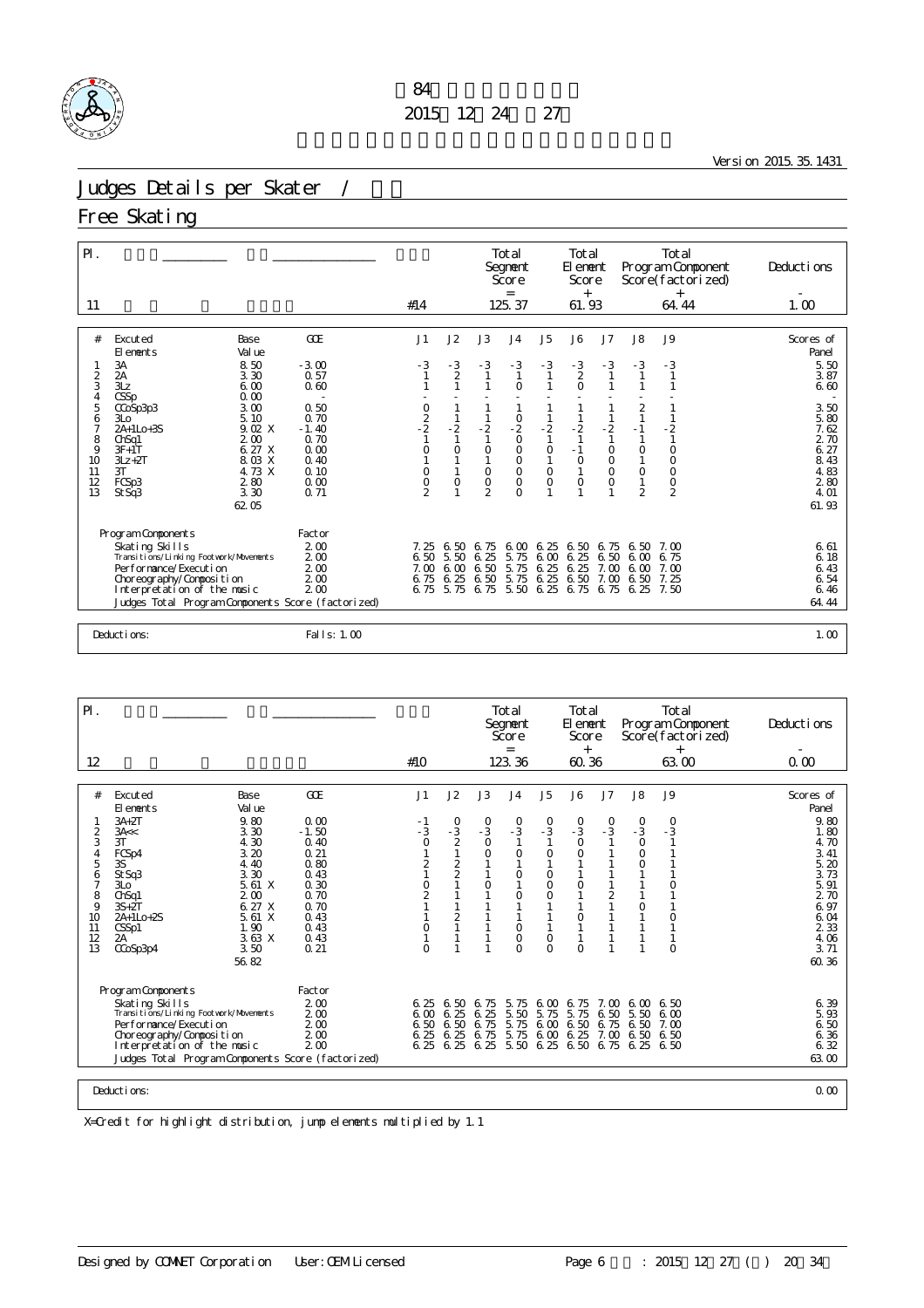

Version 2015.35.1431

# Judges Details per Skater / 2009 - 1999 - 1999 - 1999 - 1999 - 1999 - 1999 - 1999 - 1999 - 1999 - 1999 - 1999 - 1999 - 1999 - 1999 - 1999 - 1999 - 1999 - 1999 - 1999 - 1999 - 1999 - 1999 - 1999 - 1999 - 1999 - 1999 - 1999

## Free Skating

| $\mathsf{P}$ .                                                      |                                                                                                                                                                                                                                                                                                             |                                                                                                                                   |                                                                                                |                                                                                                        |                                                                                                               | Total<br>Segnent<br>Score<br>$=$                                                                                                                                                                  |                                                                                                                              | Total<br>El ement<br>Score<br>$+$                                                                                |                                                                                                                     |                                                                                                                                                         | <b>Total</b><br>Program Component<br>Score(factorized)<br>$^{+}$                                | Deductions                                                                                                                          |
|---------------------------------------------------------------------|-------------------------------------------------------------------------------------------------------------------------------------------------------------------------------------------------------------------------------------------------------------------------------------------------------------|-----------------------------------------------------------------------------------------------------------------------------------|------------------------------------------------------------------------------------------------|--------------------------------------------------------------------------------------------------------|---------------------------------------------------------------------------------------------------------------|---------------------------------------------------------------------------------------------------------------------------------------------------------------------------------------------------|------------------------------------------------------------------------------------------------------------------------------|------------------------------------------------------------------------------------------------------------------|---------------------------------------------------------------------------------------------------------------------|---------------------------------------------------------------------------------------------------------------------------------------------------------|-------------------------------------------------------------------------------------------------|-------------------------------------------------------------------------------------------------------------------------------------|
| 13                                                                  |                                                                                                                                                                                                                                                                                                             |                                                                                                                                   | #13                                                                                            |                                                                                                        |                                                                                                               | 121.67                                                                                                                                                                                            |                                                                                                                              | 56.59                                                                                                            |                                                                                                                     |                                                                                                                                                         | 67.08                                                                                           | 200                                                                                                                                 |
| #<br>$\frac{2}{3}$<br>4<br>5<br>6<br>8<br>9<br>10<br>11<br>12<br>13 | <b>Excuted</b><br>Base<br>Val ue<br>El ements<br>3A<<br>5.90<br>2A<br>3.30<br>3Lz<<br>4.20<br>3.20<br>FCSp4<br>3.30<br>St Sq3<br>9.90X<br>$3Lz + 3T <$<br>3F!<br>5.83 X<br>3L <sub>O</sub><br>5.61 X<br>CSSD3<br>2.60<br>7.04X<br>3Lo+1Lo<<+2S<br>3S<br>4.84 X<br>ChSq1<br>200<br>3.50<br>CCoSp3p4<br>61.22 | <b>GOE</b><br>$-3.00$<br>0.43<br>$-2.10$<br>0.57<br>0.71<br>0.00<br>$-0.50$<br>0.30<br>0.29<br>$-1.40$<br>$-1.40$<br>0.90<br>0.57 | J1<br>$-3$<br>$-3$<br>$-3$<br>0<br>1<br>$0 - 1$<br>$\frac{0}{2}$<br>$\frac{-2}{1}$<br>$\Omega$ | J2<br>$-3$<br>1<br>$-3$<br>$2$<br>$2$<br>$0$<br>$-1$<br>$\mathbf{1}$<br>$\frac{1}{2}$<br>$\frac{2}{2}$ | J3<br>$-3$<br>$\frac{0}{3}$<br>$\mathbf{1}$<br>$\frac{1}{0}$<br>$-2$<br>$1$<br>$\frac{1}{2}$<br>$\frac{2}{1}$ | J <sub>4</sub><br>$-3$<br>$\mathbf{1}$<br>$-3$<br>$\mathbf{1}$<br>$\mathbf{1}$<br>$\begin{smallmatrix}0\\-1\end{smallmatrix}$<br>$\mathbf{1}$<br>$\frac{0}{2}$<br>$\frac{2}{1}$<br>$\overline{1}$ | J <sub>5</sub><br>$-3$<br>$-3$<br>$\mathsf O$<br>$-1$<br>$-1$<br>$\frac{0}{2}$<br>$\frac{-2}{2}$<br>$\frac{2}{1}$<br>$\circ$ | J6<br>$-3$<br>$\overline{1}$<br>$-3$<br>$\begin{smallmatrix}0\\1\end{smallmatrix}$<br>$0$<br>$-2$<br>$-2$<br>$2$ | J7<br>$-3$<br>$\mathbf{1}$<br>$-3$<br>$\frac{1}{2}$<br>$\frac{2}{0}$<br>$\frac{1}{1}$<br>$0$<br>-1<br>-2<br>-2<br>1 | J8<br>$-3$<br>$\mathbf{1}$<br>$\frac{3}{2}$<br>$\frac{2}{0}$<br>$\mathsf O$<br>$\begin{array}{c} 0 \\ 1 \\ -2 \\ -2 \\ 1 \end{array}$<br>$\overline{2}$ | <b>J9</b><br>$-3$<br>$\mathbf{1}$<br>$-3$<br>2<br>2<br>0<br>$\circ$<br>$-2$<br>$-3$<br>$3$<br>2 | Scores of<br>Panel<br>290<br>3.73<br>2.10<br>3.77<br>4. O1<br>9.90<br>5.33<br>5.91<br>2.89<br>5.64<br>3.44<br>2 90<br>4.07<br>56.59 |
|                                                                     | Program Components<br>Skating Skills<br>Transi ti ons/Li nki ng Footvork/Movements<br>Performance/Execution<br>Choreography/Composition<br>Interpretation of the music<br>Judges Total Program Components Score (factorized)                                                                                | Factor<br>$2\omega$<br>$2\omega$<br>$2\omega$<br>$2\omega$<br>$2\omega$                                                           | $7 \Omega$<br>6.50<br>6.75<br>6.75<br>6.75                                                     | 7.00<br>6.25<br>6.50<br>6.50<br>6.75                                                                   | 50<br>6.<br>25<br>6.<br>6.00<br>6.75<br>6.25                                                                  | 6.50<br>6.25<br>6.00<br>6.50<br>6.25                                                                                                                                                              | 7.00<br>75<br>6.<br>7.00<br>7.00<br>7.00                                                                                     | 6.75<br>6.50<br>600<br>6.50<br>6.50                                                                              | 7. M<br>6.75<br>6.75<br>7.00<br>6.75                                                                                | 25<br>7<br>6.75<br>6.75<br>7.50<br>7.25                                                                                                                 | 7.25<br>6.75<br>6.75<br>7.25<br>- 7.50                                                          | 6.93<br>6.54<br>6.50<br>6.82<br>6.75<br>67.08                                                                                       |
|                                                                     | Deductions:                                                                                                                                                                                                                                                                                                 | Fall s: 200                                                                                                                       |                                                                                                |                                                                                                        |                                                                                                               |                                                                                                                                                                                                   |                                                                                                                              |                                                                                                                  |                                                                                                                     |                                                                                                                                                         |                                                                                                 | 200                                                                                                                                 |

| $\mathsf{P}$ .                                                                                                                                                                                                                                                                                                                                                                          |                                                                                                                             |                                                                             |                                                                             |                                                                   | Total<br>Segnent<br>Score<br>$=$                                                                |                                                                                                                                | Total<br>El ement<br>Score<br>$+$                                |                                                                                                        |                                                                                                                                  | Total<br>Program Component<br>Score(factorized)<br>$^{+}$                             | Deductions                                                                                                                          |
|-----------------------------------------------------------------------------------------------------------------------------------------------------------------------------------------------------------------------------------------------------------------------------------------------------------------------------------------------------------------------------------------|-----------------------------------------------------------------------------------------------------------------------------|-----------------------------------------------------------------------------|-----------------------------------------------------------------------------|-------------------------------------------------------------------|-------------------------------------------------------------------------------------------------|--------------------------------------------------------------------------------------------------------------------------------|------------------------------------------------------------------|--------------------------------------------------------------------------------------------------------|----------------------------------------------------------------------------------------------------------------------------------|---------------------------------------------------------------------------------------|-------------------------------------------------------------------------------------------------------------------------------------|
| 14                                                                                                                                                                                                                                                                                                                                                                                      |                                                                                                                             | #11                                                                         |                                                                             |                                                                   | 118.21                                                                                          |                                                                                                                                | 59.63                                                            |                                                                                                        |                                                                                                                                  | 58.58                                                                                 | 0.00                                                                                                                                |
| #<br><b>Excuted</b><br>Base<br>Val ue<br>El ements<br>2A<br>3.30<br>$\overline{2}$<br>$3Lz + 3T$<br>10.30<br>3<br>2F<br>1.90<br>2 3 0<br>FCSp2<br>4<br>5<br>3.60<br>3Lo<<br>3F<br>5.30<br>6<br>7<br>8.47 X<br>$3Lz + 1Lo < +2S$<br>8<br>4.84 X<br>3S<br>9<br>CCoSp3p3<br>3.00<br>3.30<br>10<br>St Sq3<br>$2A+3T$<br>8.36 X<br>11<br>200<br>12<br>ChSq1<br>13<br>2 3 0<br>CSSp2<br>58.97 | <b>CCE</b><br>0.21<br>0.50<br>0.00<br>0.29<br>$-0.70$<br>$-0.50$<br>$-1.10$<br>0.00<br>0.21<br>0.29<br>0.50<br>0.60<br>0.36 | J1<br>$\Omega$<br>$\Omega$<br>$-1$<br>$-2$<br>$\circ$<br>0<br>0<br>$\Omega$ | J2<br>$\Omega$<br>$-1$<br>$\circ$<br>$-1$<br>$\circ$<br>O<br>$\overline{2}$ | J3<br>0<br>$\circ$<br>$-1$<br>$-1$<br>$-2$<br>$\circ$<br>$\Omega$ | J <sub>4</sub><br>$\circ$<br>$\Omega$<br>$-1$<br>$-1$<br>$-2$<br>$\circ$<br>0<br>$\overline{2}$ | J <sub>5</sub><br>0<br>$\circ$<br>$\circ$<br>$-2$<br>$-2$<br>$-2$<br>$\circ$<br>$\circ$<br>0<br>$\circ$<br>$\circ$<br>$\Omega$ | J6<br>0<br>$\circ$<br>$\circ$<br>$-1$<br>$-1$<br>$-1$<br>$\circ$ | J7<br>0<br>0<br>$\overline{O}$<br>$-1$<br>$\circ$<br>$-1$<br>$\circ$<br>$\circ$<br>$\circ$<br>$\Omega$ | J8<br>0<br>1<br>$\circ$<br>$\circ$<br>$-1$<br>$-1$<br>$-2$<br>$\circ$<br>$\circ$<br>$\circ$<br>$\mathbf{1}$<br>1<br>$\mathbf{1}$ | <b>J9</b><br>$\Omega$<br>$-1$<br>$-1$<br>$\circ$<br>$\circ$<br>0<br>1<br>$\mathbf{1}$ | Scores of<br>Panel<br>3.51<br>10.80<br>1.90<br>2 59<br>290<br>4.80<br>7.37<br>4.84<br>3.21<br>3.59<br>8.86<br>2.60<br>2.66<br>59.63 |
| Program Components<br>Skating Skills<br>Transi ti ons/Li nki ng Footvork/Movements<br>Performance/Execution<br>Choreography/Composition<br>Interpretation of the music<br>Judges Total Program Components Score (factorized)<br>Deductions:                                                                                                                                             | Factor<br>$2\omega$<br>$2\omega$<br>$2\omega$<br>$2\omega$<br>$2\omega$                                                     | 5.75<br>5.50<br>5.75<br>6 <sub>0</sub><br>5.75                              | 50<br>5.<br>75<br>5.<br>6 <sub>0</sub><br>6.50<br>6.25                      | 6.00<br>5.<br>75<br>50<br>5.<br>75<br>5.<br>5.50                  | 6.00<br>75<br>5.<br>6.00<br>6.00<br>5.75                                                        | 5.<br>50<br>5.<br>25<br>5.<br>50<br>5.50<br>5.50                                                                               | 6.50<br>25<br>6.<br>6.50<br>6.25<br>6.50                         | 6.50<br>25<br>6.<br>6.50<br>75<br>6.<br>6.50                                                           | 5.50<br>5.25<br>5.50<br>6.00<br>5.75                                                                                             | 600<br>5.50<br>5.75<br>5.50<br>5.25                                                   | 5.89<br>5.68<br>5.86<br>6.00<br>5.86<br>58.58<br>0.00                                                                               |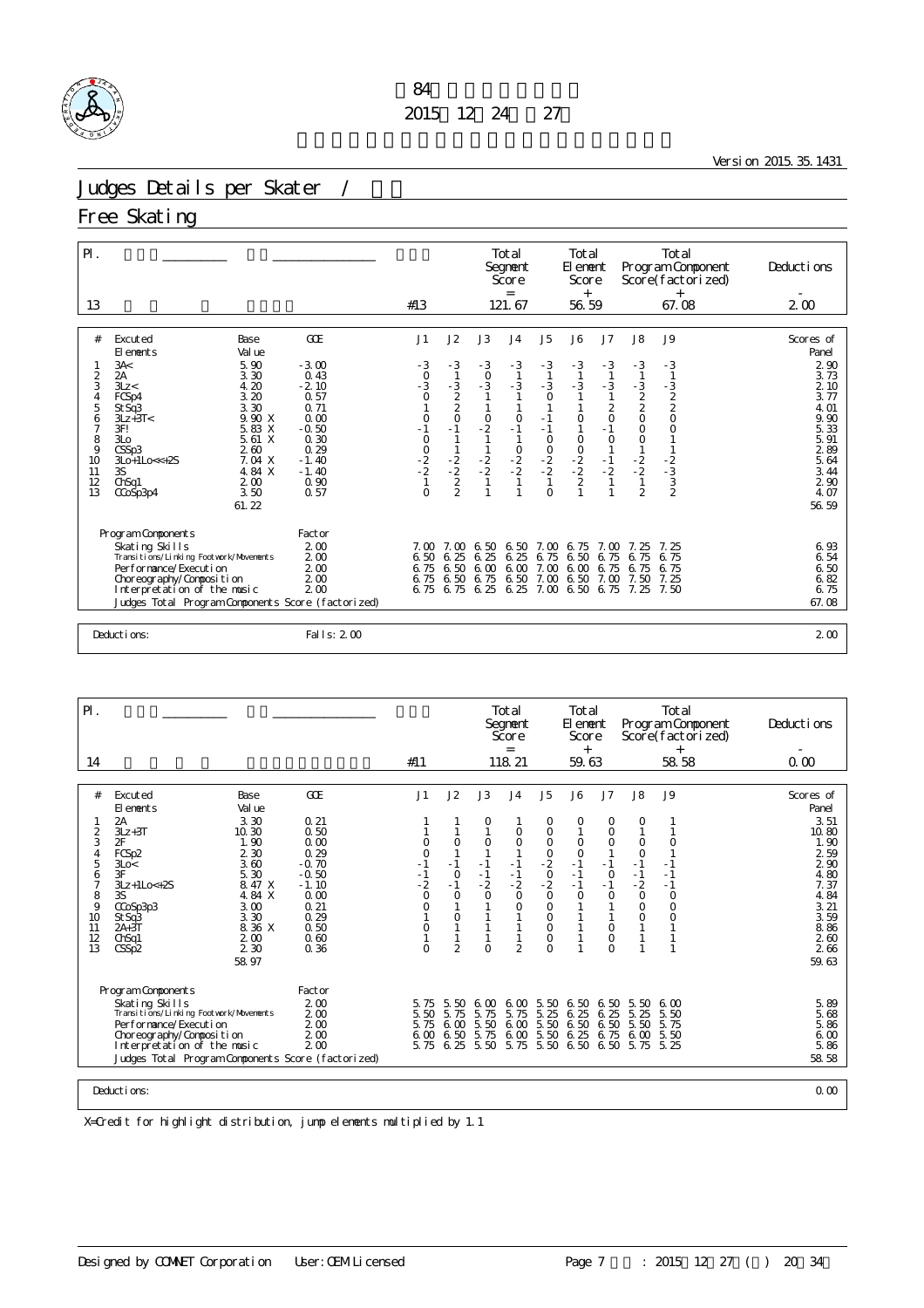

Version 2015.35.1431

# Judges Details per Skater / 2009 - 1999 - 1999 - 1999 - 1999 - 1999 - 1999 - 1999 - 1999 - 1999 - 1999 - 1999 - 1999 - 1999 - 1999 - 1999 - 1999 - 1999 - 1999 - 1999 - 1999 - 1999 - 1999 - 1999 - 1999 - 1999 - 1999 - 1999

## Free Skating

| $^{+}$<br>$^{+}$<br>117.87<br>56.25<br>62 62<br>F<br>#3<br>1.00<br>15<br>J2<br>J3<br>J8<br><b>J9</b><br>GOE<br>J <sub>4</sub><br>J5<br>J7<br><b>Excuted</b><br>J <sub>1</sub><br>J6<br>#<br>Base<br>El ements<br>Val ue<br>5.10<br>3L <sub>O</sub><br>0.10<br>0<br>$\circ$<br>$\circ$<br>$\circ$<br>O<br>$\circ$<br>0<br>$\frac{0}{3}$<br>$\frac{0}{3}$<br>$\frac{0}{3}$<br>$\frac{0}{3}$<br>3Lz<br>6.00<br>0.10<br>$\begin{matrix}0\\ -3\end{matrix}$<br>$\begin{matrix}0\\ -3\end{matrix}$<br>$\circ$<br>2<br>$-3$<br>- 3<br>$-3$<br>3.20<br>3<br>3F < e<br>$-2.10$<br>$\begin{matrix} 0 \\ 2 \\ 0 \end{matrix}$<br>$\begin{array}{c} 1 \\ 2 \\ 0 \end{array}$<br>3.20<br>$\mathbf{1}$<br>$\mathbf{1}$<br>$\mathbf{1}$<br>$\mathbf{1}$<br>0.50<br>$\mathbf{1}$<br>$\mathbf{1}$<br>FCSp4<br>4<br>$\begin{matrix} 2 \\ 0 \\ 0 \end{matrix}$<br>$\frac{2}{0}$<br>$_{\rm 0}^2$<br>3.90<br>$\mathbf{1}$<br>$\mathbf{1}$<br>1.10<br>5<br>St Sq4<br>$_{0}^{0}$<br>$\mathsf O$<br>$\mathsf O$<br>$_{0}^{0}$<br>2.09 X<br>0.00<br>$1Lz + 2T$<br>6<br>$\overline{O}$<br>$\circ$<br>$\circ$<br>$\circ$<br>$\circ$<br>$\circ$<br>9.02X<br>0.00<br>$3L0+2T+2L0$<br>$\frac{2}{3}$<br>$\mathbf{1}$<br>$\begin{array}{c} 1 \\ 0 \\ 1 \\ -2 \\ 2 \end{array}$<br>$\mathbf{1}$<br>3.50<br>0.50<br>$\mathbf{1}$<br>$\mathbf{1}$<br>8<br>CCoSp3p4<br>$\frac{0}{1}$<br>$\begin{smallmatrix}0\\1\end{smallmatrix}$<br>$\begin{array}{c}\n0 \\ 0 \\ 2\n\end{array}$<br>9<br>3S<br>$\circ$<br>$\circ$<br>$\circ$<br>$\mathbf 0$<br>4.84 X<br>0.00<br>1<br>3T<br>$\frac{0}{3}$<br>$\mathbf{1}$<br>$\mathbf{1}$<br>4.73 X<br>0.50<br>10<br>$-2$<br>$-2$<br>$\frac{2}{2}$<br>$\mathsf O$<br>$-1.00$<br>$-1$<br>$1A<+2A+SEO$<br>3.61 X<br>11<br>$\overline{2}$<br>$\overline{2}$<br>$\mathbf{1}$<br>$\mathbf{1}$<br>$\mathbf{1}$<br>12<br>1.00<br>$\mathbf{1}$<br>200<br>Ch <sub>Sq1</sub><br>$\overline{2}$<br>$\overline{2}$<br>$\overline{2}$<br>3<br>$\overline{2}$<br>3.50<br>0.86<br>13<br>$\mathbf{1}$<br>FCCoSp3p4<br>54.69<br>Program Components<br>Factor<br>Skating Skills<br>$2\omega$<br>5.75<br>6.50<br>6.50<br>6.25<br>5.50<br>6.50<br>5.75<br>6.25<br>6,00<br>Transi ti ons/Li nki ng Footvork/Movements<br>$2\omega$<br>5.25<br>5.25<br>6 <sub>0</sub><br>5.50<br>6.25<br>600<br>6.25<br>6.00<br>5.75<br>$2\omega$<br>Performance/Execution<br>6.50<br>6.50<br>6.25<br>6.50<br>5.75<br>5.75<br>6.50<br>6,00<br>600<br>$2\omega$<br>6.75<br>6.75<br>6.75<br>6.50<br>6.50<br>Choreography/Composition<br>7.00<br>6.00<br>6.50<br>6.25<br>$2\omega$<br>6.25<br>Interpretation of the music<br>7.00<br>6.00<br>6.50<br>7.00<br>6.25<br>7.00<br>6.75<br>6.25<br>Judges Total Program Components Score (factorized) | $\mathsf{PI}$ . |  |  | Total<br>Segnent<br>Score<br>$=$ | Total<br>El ement<br>Score |  | Tot al<br>Program Component<br>Score(factorized) | Deductions                                                                                                                          |
|------------------------------------------------------------------------------------------------------------------------------------------------------------------------------------------------------------------------------------------------------------------------------------------------------------------------------------------------------------------------------------------------------------------------------------------------------------------------------------------------------------------------------------------------------------------------------------------------------------------------------------------------------------------------------------------------------------------------------------------------------------------------------------------------------------------------------------------------------------------------------------------------------------------------------------------------------------------------------------------------------------------------------------------------------------------------------------------------------------------------------------------------------------------------------------------------------------------------------------------------------------------------------------------------------------------------------------------------------------------------------------------------------------------------------------------------------------------------------------------------------------------------------------------------------------------------------------------------------------------------------------------------------------------------------------------------------------------------------------------------------------------------------------------------------------------------------------------------------------------------------------------------------------------------------------------------------------------------------------------------------------------------------------------------------------------------------------------------------------------------------------------------------------------------------------------------------------------------------------------------------------------------------------------------------------------------------------------------------------------------------------------------------------------------------------------------------------------------------------------------------------------------------------------------------------------------------------------------------------------------------------------------------------------------------------------------------|-----------------|--|--|----------------------------------|----------------------------|--|--------------------------------------------------|-------------------------------------------------------------------------------------------------------------------------------------|
|                                                                                                                                                                                                                                                                                                                                                                                                                                                                                                                                                                                                                                                                                                                                                                                                                                                                                                                                                                                                                                                                                                                                                                                                                                                                                                                                                                                                                                                                                                                                                                                                                                                                                                                                                                                                                                                                                                                                                                                                                                                                                                                                                                                                                                                                                                                                                                                                                                                                                                                                                                                                                                                                                                      |                 |  |  |                                  |                            |  |                                                  |                                                                                                                                     |
|                                                                                                                                                                                                                                                                                                                                                                                                                                                                                                                                                                                                                                                                                                                                                                                                                                                                                                                                                                                                                                                                                                                                                                                                                                                                                                                                                                                                                                                                                                                                                                                                                                                                                                                                                                                                                                                                                                                                                                                                                                                                                                                                                                                                                                                                                                                                                                                                                                                                                                                                                                                                                                                                                                      |                 |  |  |                                  |                            |  |                                                  | Scores of<br>Panel<br>5.20<br>6.10<br>1.10<br>3.70<br>5.00<br>2.09<br>9.02<br>4.00<br>4.84<br>5.23<br>2.61<br>3.00<br>4.36<br>56.25 |
| Deductions:<br>Fal I s: 1.00                                                                                                                                                                                                                                                                                                                                                                                                                                                                                                                                                                                                                                                                                                                                                                                                                                                                                                                                                                                                                                                                                                                                                                                                                                                                                                                                                                                                                                                                                                                                                                                                                                                                                                                                                                                                                                                                                                                                                                                                                                                                                                                                                                                                                                                                                                                                                                                                                                                                                                                                                                                                                                                                         |                 |  |  |                                  |                            |  |                                                  | 6.14<br>5.82<br>6.21<br>6.57<br>6.57<br>62 62<br>1.00                                                                               |

| $\mathsf{P}$ .                                                                                                                                                                                                                                                                                                                                                                                                                       |                                                                                                                     |                                                                                                        |                                                                                                  |                                                    | Total<br>Segnent<br>Score<br>$=$                                         |                                                                               | Total<br>El ement<br>Score<br>$+$                                      |                                                                                      |                                                                                                                        | <b>Total</b><br>Program Component<br>Score(factorized)<br>$^{+}$                                                                               | Deductions                                                                                                                   |
|--------------------------------------------------------------------------------------------------------------------------------------------------------------------------------------------------------------------------------------------------------------------------------------------------------------------------------------------------------------------------------------------------------------------------------------|---------------------------------------------------------------------------------------------------------------------|--------------------------------------------------------------------------------------------------------|--------------------------------------------------------------------------------------------------|----------------------------------------------------|--------------------------------------------------------------------------|-------------------------------------------------------------------------------|------------------------------------------------------------------------|--------------------------------------------------------------------------------------|------------------------------------------------------------------------------------------------------------------------|------------------------------------------------------------------------------------------------------------------------------------------------|------------------------------------------------------------------------------------------------------------------------------|
| 16                                                                                                                                                                                                                                                                                                                                                                                                                                   |                                                                                                                     | #8                                                                                                     |                                                                                                  |                                                    | 111.32                                                                   |                                                                               | 48.56                                                                  |                                                                                      |                                                                                                                        | 62 76                                                                                                                                          | 0.00                                                                                                                         |
| #<br><b>Excuted</b><br>Base<br>Val ue<br>El ements<br>3Lz<br>6.00<br>$\overline{2}$<br>$1L0+2T$<br>1.80<br>3<br>3F<br>5.30<br>3.30<br>4<br>St Sq3<br>5<br>290<br>FUS <sub>p4</sub><br>5.61 X<br>3L <sub>0</sub><br>6<br>7<br>3S<br>4.84 X<br>8<br>$2A+2T$<br>5.06 X<br>9<br>2 50<br>$C\text{CoSp2p3}$<br>0.00X<br>10<br>$2T^*+2A^*+SEQ$<br>3T<br>4.73 X<br>11<br>1.80<br>12<br>FCCoSp3p2V<br>13<br>200<br>Ch <sub>Sq1</sub><br>45.84 | <b>GOE</b><br>$-0.10$<br>0.00<br>$-0.20$<br>0.43<br>0.43<br>0.80<br>0.30<br>$-0.43$<br>0.43<br>0.00<br>0.36<br>0.70 | J1<br>- 1<br>$\Omega$<br>$-1$<br>$\mathsf O$<br>$\frac{2}{0}$<br>- 2<br>$\Omega$<br>$\circ$<br>$\circ$ | J2<br>0<br>$\circ$<br>$\circ$<br>$\circ$<br>$\overline{c}$<br>$\mathbf{1}$<br>$\circ$<br>$\circ$ | J3<br>0<br>$\circ$<br>$-1$<br>$-1$<br>$\circ$<br>O | J <sub>4</sub><br>0<br>$\circ$<br>$\Omega$<br>$\circ$<br>$-1$<br>$\circ$ | J <sub>5</sub><br>0<br>$\circ$<br>$\circ$<br>$-1$<br>$\Omega$<br>$\circ$<br>0 | J6<br>0<br>$\circ$<br>$\circ$<br>$\circ$<br>$\circ$<br>$-1$<br>$\circ$ | J7<br>0<br>$\circ$<br>$\mathsf O$<br>$\overline{a}$<br>$\circ$<br>$\circ$<br>$\circ$ | J8<br>$-1$<br>$-1$<br>$-1$<br>$\mathbf{1}$<br>$\circ$<br>$\circ$<br>$-1$<br>$\overline{2}$<br>$\circ$<br>1<br>$\Omega$ | <b>J9</b><br>$\circ$<br>$\circ$<br>$\overline{O}$<br>$\overline{c}$<br>$-1$<br>$\overline{1}$<br>$\mathbf 0$<br>$\mathbf{1}$<br>$\overline{2}$ | Scores of<br>Panel<br>5.90<br>1.80<br>5.10<br>3.73<br>3.33<br>6.41<br>5.14<br>4.63<br>2.93<br>4.73<br>2 1 6<br>2.70<br>48.56 |
| Program Components<br>Skating Skills<br>Transi ti ons/Li nki ng Footvork/Movements<br>Performance/Execution<br>Choreography/Composition<br>Interpretation of the music<br>Judges Total Program Components Score (factorized)<br>Deductions:                                                                                                                                                                                          | Factor<br>$2\omega$<br>$2\omega$<br>$2\omega$<br>2.00<br>$2\omega$                                                  | 6.50<br>6.25<br>6.50<br>6.50<br>$7 \Omega$                                                             | 6.25<br>6.00<br>6.50<br>6.50<br>6.75                                                             | 6.25<br>75<br>.5.<br>6.00<br>6.25<br>6.00          | 6.25<br>6.00<br>6.00<br>6.25<br>6.25                                     | 6.25<br>75<br>5.<br>600<br>6.50<br>6.50                                       | 6.25<br>5.75<br>600<br>600<br>6.25                                     | 6.50<br>6.25<br>75<br>6.<br>6.50<br>6.75                                             | 6.25<br>6 <sub>0</sub><br>5.75<br>6.25<br>6.00                                                                         | 6.50<br>6 <sub>0</sub><br>6.50<br>6.50<br>7.00                                                                                                 | 6.32<br>5.96<br>6.21<br>6.39<br>6.50<br>62 76<br>0.00                                                                        |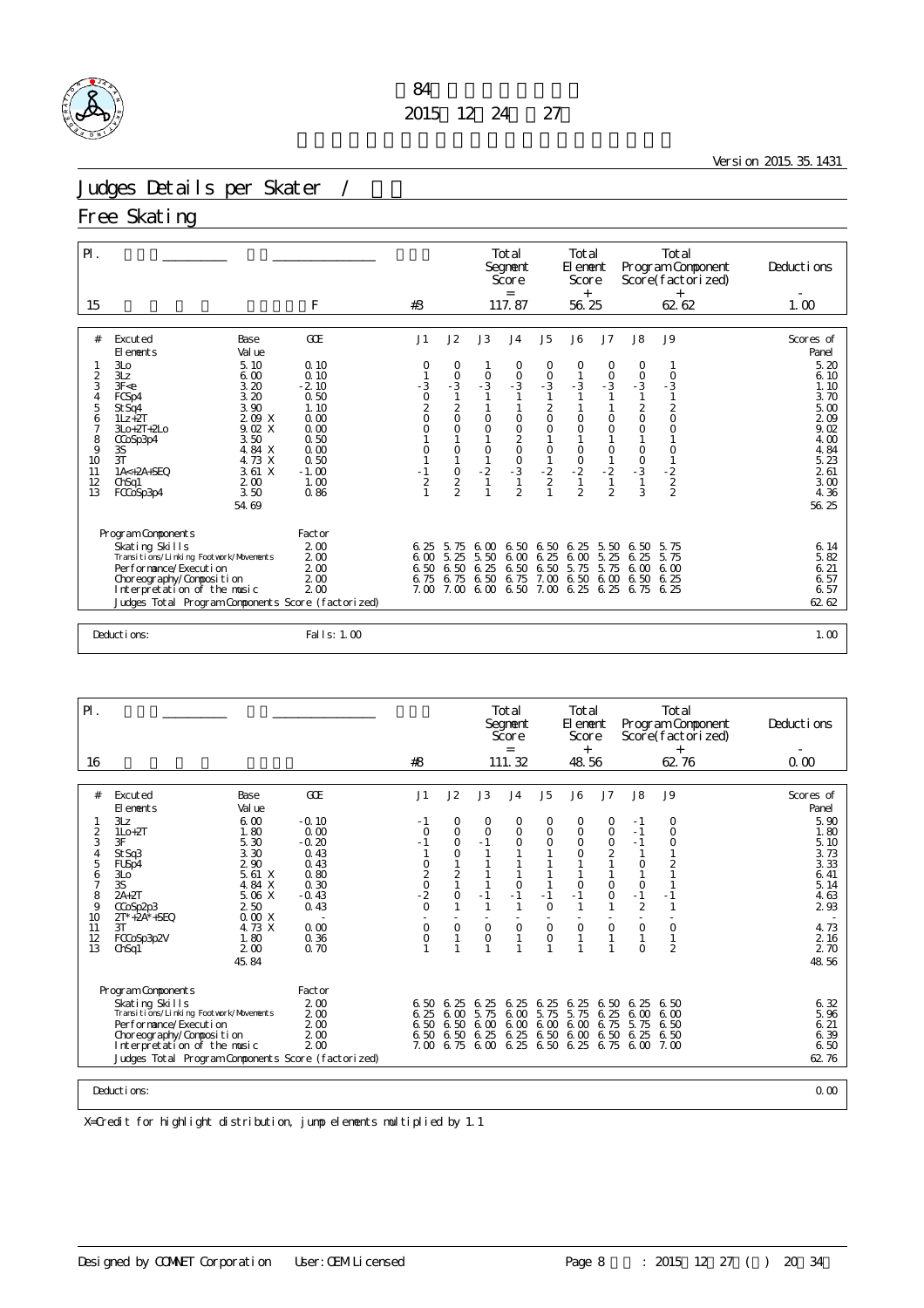

Version 2015.35.1431

# Judges Details per Skater / 2009 - 1999 - 1999 - 1999 - 1999 - 1999 - 1999 - 1999 - 1999 - 1999 - 1999 - 1999 - 1999 - 1999 - 1999 - 1999 - 1999 - 1999 - 1999 - 1999 - 1999 - 1999 - 1999 - 1999 - 1999 - 1999 - 1999 - 1999

## Free Skating

| $\mathsf{PI}$ .                               |                                                                                                                                                                                                                              |                                                                                          |                                                                                     |                                                                            |                                                                                                                |                                                                         | Total<br>Segnent<br>Score<br>$=$                                                                        |                                               | Total<br>El ement<br>Score<br>$^{+}$                                                     |                                                                                                        |                                                                                    | Tot al<br>Program Component<br>Score(factorized)<br>$^{+}$                                                 | Deductions                                                                     |
|-----------------------------------------------|------------------------------------------------------------------------------------------------------------------------------------------------------------------------------------------------------------------------------|------------------------------------------------------------------------------------------|-------------------------------------------------------------------------------------|----------------------------------------------------------------------------|----------------------------------------------------------------------------------------------------------------|-------------------------------------------------------------------------|---------------------------------------------------------------------------------------------------------|-----------------------------------------------|------------------------------------------------------------------------------------------|--------------------------------------------------------------------------------------------------------|------------------------------------------------------------------------------------|------------------------------------------------------------------------------------------------------------|--------------------------------------------------------------------------------|
| 17                                            |                                                                                                                                                                                                                              |                                                                                          |                                                                                     | #18                                                                        |                                                                                                                |                                                                         | 111.21                                                                                                  |                                               | 51.91                                                                                    |                                                                                                        |                                                                                    | 62 30                                                                                                      | 3.00                                                                           |
| #<br>2<br>3                                   | <b>Excuted</b><br>El ements<br>4S<<br>3A<br>$3$ Lze+ $3$ T<<                                                                                                                                                                 | Base<br>Val ue<br>8.10<br>8.50<br>5.50                                                   | GOE<br>$-4.00$<br>$-0.14$<br>$-2.10$                                                | J1<br>$-3$<br>$\frac{-1}{3}$                                               | J2<br>$-3$<br>$\frac{0}{-3}$                                                                                   | J3<br>$-3$<br>$-1$<br>$-3$                                              | J <sub>4</sub><br>$-3$<br>$\frac{0}{3}$                                                                 | J5<br>$-3$<br>$\frac{0}{3}$                   | J6<br>$-3$<br>$\frac{0}{3}$                                                              | J7<br>$-3$<br>$\frac{0}{3}$                                                                            | J8<br>$-3$<br>$\frac{0}{3}$                                                        | <b>J9</b><br>$-3$<br>$\circ$<br>$-3$                                                                       | Scores of<br>Panel<br>4.10<br>8.36<br>3.40                                     |
| 4<br>5<br>6<br>8<br>9<br>10<br>11<br>12<br>13 | <b>FSSp</b><br>3A+REP<br>3L <sub>O</sub><br>3S<br>FCCoSp3p2<br>St Sq2<br>3Lz!<br>$3F+2T$<br>ChSq1<br>CCoSp3p4                                                                                                                | 0.00<br>5.95<br>5.10<br>4.40<br>2 50<br>2.60<br>6.60 X<br>7.26 X<br>200<br>3.50<br>62.01 | $-2.86$<br>$-0.80$<br>$-2.10$<br>$-0.01$<br>0.57<br>$-0.40$<br>0.00<br>1.10<br>0.64 | $-3$<br>$-2$<br>$-3$<br>$-1$<br>$\frac{2}{0}$<br>$\frac{0}{2}$<br>$\Omega$ | $-3$<br>$-1$<br>$-3$<br>$\mathbf{1}$<br>$\mathbf{1}$<br>$\circ$<br>$\circ$<br>$\overline{2}$<br>$\overline{2}$ | $-3$<br>$-1$<br>$-3$<br>$-1$<br>$\circ$<br>$\mathbf{1}$<br>$\mathbf{1}$ | $-2$<br>$-1$<br>$-3$<br>$\circ$<br>$\circ$<br>$\overline{O}$<br>$\circ$<br>$\mathbf{1}$<br>$\mathbf{1}$ | $-3$<br>$-2$<br>$-3$<br>$-1$<br>$\frac{1}{2}$ | $-3$<br>$\frac{1}{3}$<br>$\circ$<br>$\mathbf{1}$<br>$-1$<br>$\circ$<br>$\mathbf{1}$<br>1 | $-2$<br>$-1$<br>$-3$<br>$\circ$<br>$\mathbf{1}$<br>$-1$<br>$\circ$<br>$\overline{2}$<br>$\overline{2}$ | $-3$<br>$\frac{-1}{3}$<br>$-1$<br>$\frac{2}{0}$<br>$\frac{0}{2}$<br>$\overline{2}$ | $-3$<br>$-1$<br>$-3$<br>$\mathbf 0$<br>$\mathbf{1}$<br>$-1$<br>$\circ$<br>$\overline{a}$<br>$\overline{1}$ | 3.09<br>4.30<br>2 3 0<br>2.49<br>3.17<br>6.20<br>7.26<br>3.10<br>4.14<br>51.91 |
|                                               | Program Components<br>Skating Skills<br>Transi ti ons/Li nki ng Footvork/Movements<br>Performance/Execution<br>Choreography/Composition<br>Interpretation of the music<br>Judges Total Program Components Score (factorized) |                                                                                          | Factor<br>$2\omega$<br>$2\omega$<br>$2\omega$<br>$2\omega$<br>$2\omega$             | 7.25<br>6.75<br>6.25<br>7.00<br>7.00                                       | 6.25<br>5.50<br>6.75<br>6.75<br>6.50                                                                           | .5.<br>-75<br>4.75<br>5.00<br>5.50<br>5.25                              | 6.25<br>5.50<br>5.75<br>6.00<br>6.00                                                                    | 5.75<br>5.50<br>5.50<br>6.00<br>6.25          | 6.75<br>6.50<br>6.25<br>6.50<br>6.50                                                     | 7.25<br>7.00<br>7.25<br>7.50<br>7.50                                                                   | 6.25<br>6.00<br>6.00<br>6.50<br>6.50                                               | 600<br>5.75<br>5.75<br>600<br>6.25                                                                         | 6.36<br>5.93<br>6.04<br>6.39<br>6.43<br>62 30                                  |
|                                               | Deductions:                                                                                                                                                                                                                  |                                                                                          | Fall s: 3.00                                                                        |                                                                            |                                                                                                                |                                                                         |                                                                                                         |                                               |                                                                                          |                                                                                                        |                                                                                    |                                                                                                            | 3.00                                                                           |

| $\mathsf{P}$ .                                                                                                                                                                                                                                                                                                                                                                                  |                                                                                                                                   |                                                                            |                                                                                                        |                                                                                                     | Total<br>Segnent<br>Score<br>$=$                                                                                                        |                                                                                                                                   | Total<br>El ement<br>Score<br>$+$                                               |                                                                                                           |                                                                                                                               | Total<br>Program Component<br>Score(factorized)                                                                                                | Deductions                                                                                                                         |
|-------------------------------------------------------------------------------------------------------------------------------------------------------------------------------------------------------------------------------------------------------------------------------------------------------------------------------------------------------------------------------------------------|-----------------------------------------------------------------------------------------------------------------------------------|----------------------------------------------------------------------------|--------------------------------------------------------------------------------------------------------|-----------------------------------------------------------------------------------------------------|-----------------------------------------------------------------------------------------------------------------------------------------|-----------------------------------------------------------------------------------------------------------------------------------|---------------------------------------------------------------------------------|-----------------------------------------------------------------------------------------------------------|-------------------------------------------------------------------------------------------------------------------------------|------------------------------------------------------------------------------------------------------------------------------------------------|------------------------------------------------------------------------------------------------------------------------------------|
| 18<br><b>SNBC</b>                                                                                                                                                                                                                                                                                                                                                                               |                                                                                                                                   | #6                                                                         |                                                                                                        |                                                                                                     | 108.07                                                                                                                                  |                                                                                                                                   | 52.07                                                                           |                                                                                                           |                                                                                                                               | $^{+}$<br>56.00                                                                                                                                | 0.00                                                                                                                               |
| #<br><b>Excuted</b><br>Base<br>Val ue<br>El ements<br>3A<<br>5.90<br>3FI<br>$\overline{2}$<br>5.30<br>3<br>7.60<br>$2A+3T$<br>260<br>FSSp3<br>4<br>260<br>5<br>St Sq <sub>2</sub><br>8.03 X<br>$3Lz! + 1T < +2T$<br>6<br>7<br>2 z <br>2 31 X<br>3S<br>8<br>4.84 X<br>9<br>$3T+2T$<br>6.16 X<br>200<br>10<br>CCSp1<br>200<br>ChSq1<br>11<br>3.63X<br>12<br>2A<br>13<br>3.00<br>CCoSp3p3<br>55.97 | <b>GOE</b><br>$-2.86$<br>$-0.70$<br>0.00<br>0.64<br>0.29<br>$-1.90$<br>$-0.30$<br>0.10<br>0.00<br>$-0.13$<br>0.60<br>0.29<br>0.07 | J1<br>$-2$<br>$-1$<br>$\Omega$<br>$-3$<br>$-1$<br>$\circ$<br>O<br>$\Omega$ | J2<br>$-3$<br>$-1$<br>$\Omega$<br>$\circ$<br>$-3$<br>$-1$<br>$\circ$<br>$\circ$<br>$\circ$<br>$\Omega$ | J3<br>$-3$<br>$-1$<br>$-3$<br>$-1$<br>$\circ$<br>$\circ$<br>$-1$<br>$\overline{2}$<br>1<br>$\Omega$ | J <sub>4</sub><br>$-3$<br>$-1$<br>$\circ$<br>$\frac{2}{0}$<br>$-3$<br>$-1$<br>$\circ$<br>$\circ$<br>$\circ$<br>$\circ$<br>0<br>$\Omega$ | J <sub>5</sub><br>$-3$<br>$-1$<br>$\circ$<br>$\begin{matrix}0\\ -3\end{matrix}$<br>$-1$<br>$\circ$<br>$\circ$<br>$-1$<br>$\Omega$ | J6<br>$-3$<br>$-1$<br>$\Omega$<br>$-2$<br>$-1$<br>$\circ$<br>$\circ$<br>$\circ$ | J7<br>$-2$<br>$-1$<br>$\Omega$<br>$-2$<br>$-\overline{1}$<br>$\circ$<br>$\mathbf 0$<br>$\circ$<br>$\circ$ | J8<br>$-3$<br>$-1$<br>$\circ$<br>$\frac{2}{1}$<br>$-1$<br>$-1$<br>$\circ$<br>$\circ$<br>$-1$<br>$\mathbf{1}$<br>0<br>$\Omega$ | <b>J9</b><br>$-3$<br>$-1$<br>$\mathbf 0$<br>$\frac{2}{0}$<br>$-3$<br>$-1$<br>$\circ$<br>$\circ$<br>$-1$<br>$\mathbf{1}$<br>$\circ$<br>$\Omega$ | Scores of<br>Panel<br>3.04<br>4.60<br>7.60<br>3.24<br>289<br>6.13<br>2.01<br>4.94<br>6.16<br>1.87<br>2.60<br>3.92<br>3.07<br>52.07 |
| Program Components<br>Skating Skills<br>Transi ti ons/Li nki ng Footvork/Movements<br>Performance/Execution<br>Choreography/Composition<br>Interpretation of the music<br>Judges Total Program Components Score (factorized)<br>Deductions:                                                                                                                                                     | Factor<br>$2\omega$<br>$2\omega$<br>$2\omega$<br>2.00<br>$2\omega$                                                                | 6 <sub>0</sub><br>6 <sub>0</sub><br>6.25<br>6.50<br>6.50                   | 5.25<br>4.75<br>5.00<br>5.50<br>5.00                                                                   | 6.00<br>6.25<br>6.25<br>75<br>6.<br>7.00                                                            | 5.25<br>5.00<br>5.25<br>5.25<br>5.25                                                                                                    | 5.<br>25<br>5.00<br>5.<br>25<br>5.<br>25<br>5.50                                                                                  | 6.50<br>6.25<br>6,00<br>6.50<br>6.50                                            | 5.50<br>-5.<br>25<br>75<br>5.<br>6 <sub>0</sub><br>6.00                                                   | 5.25<br>5.00<br>5.25<br>5.50<br>5.75                                                                                          | 5 <sub>0</sub><br>4.75<br>5.25<br>5.25<br>5.25                                                                                                 | 5.50<br>5.32<br>5.57<br>5.79<br>5.82<br>56.00<br>0.00                                                                              |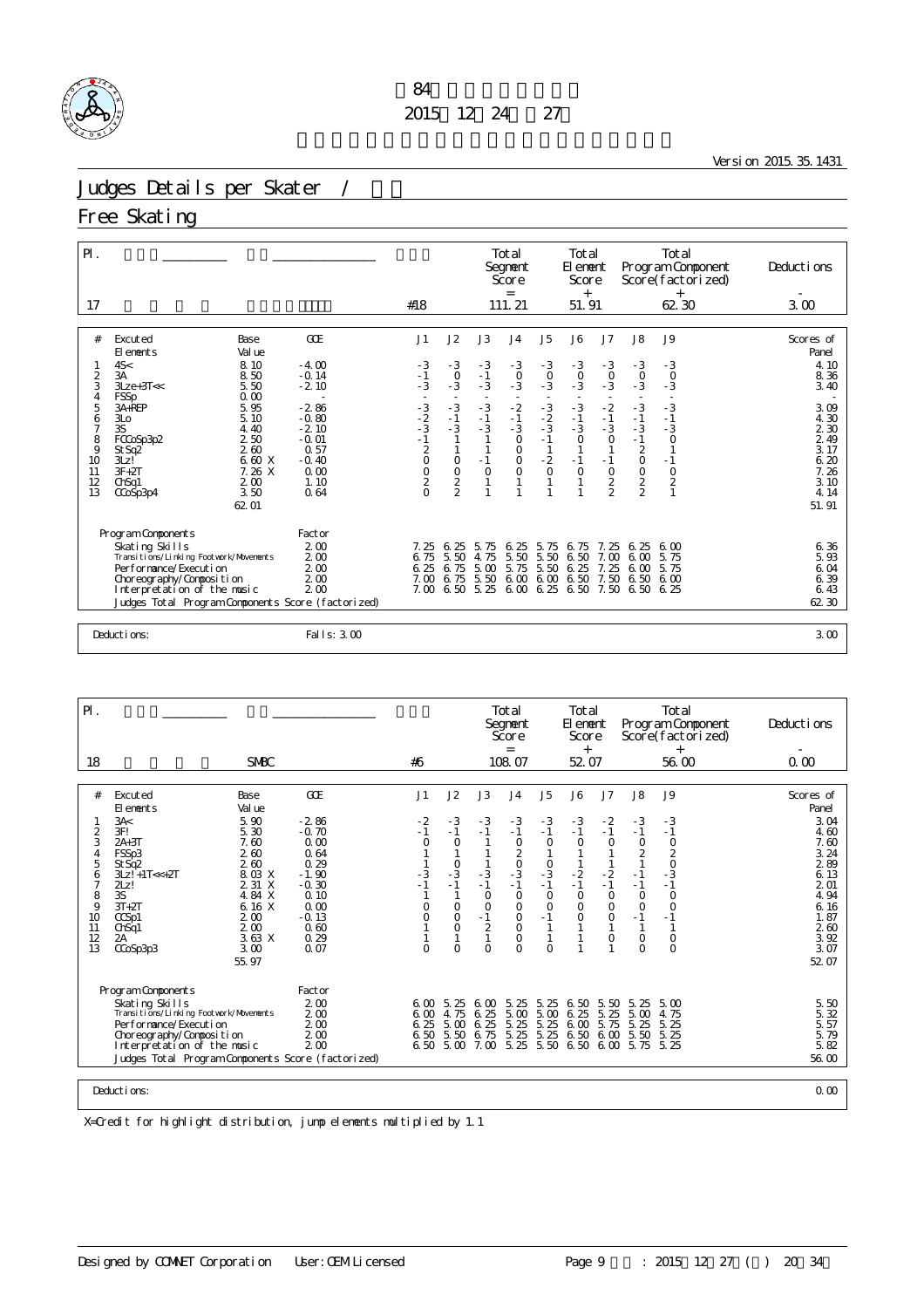

Version 2015.35.1431

# Judges Details per Skater / 2009 - 1999 - 1999 - 1999 - 1999 - 1999 - 1999 - 1999 - 1999 - 1999 - 1999 - 1999 - 1999 - 1999 - 1999 - 1999 - 1999 - 1999 - 1999 - 1999 - 1999 - 1999 - 1999 - 1999 - 1999 - 1999 - 1999 - 1999

## Free Skating

| $\mathsf{PI}$ .                                                                                                                                                                                                                                                                                                                                        |                                                                                                                             |                                                                                                                          |                                                                                                                               |                                                                                                                                                      | Total<br>Segnent<br>Score<br>$=$                                                                                                                |                                | Total<br>El enent<br>Score<br>$+$                                                             |                                                                                                                             |                                                                                                                                                                         | Tot al<br>Program Component<br>Score(factorized)<br>$^{+}$                                            | Deductions                                                                                                                        |
|--------------------------------------------------------------------------------------------------------------------------------------------------------------------------------------------------------------------------------------------------------------------------------------------------------------------------------------------------------|-----------------------------------------------------------------------------------------------------------------------------|--------------------------------------------------------------------------------------------------------------------------|-------------------------------------------------------------------------------------------------------------------------------|------------------------------------------------------------------------------------------------------------------------------------------------------|-------------------------------------------------------------------------------------------------------------------------------------------------|--------------------------------|-----------------------------------------------------------------------------------------------|-----------------------------------------------------------------------------------------------------------------------------|-------------------------------------------------------------------------------------------------------------------------------------------------------------------------|-------------------------------------------------------------------------------------------------------|-----------------------------------------------------------------------------------------------------------------------------------|
| 19                                                                                                                                                                                                                                                                                                                                                     |                                                                                                                             | #5                                                                                                                       |                                                                                                                               |                                                                                                                                                      | 107.91                                                                                                                                          |                                | 50.33                                                                                         |                                                                                                                             |                                                                                                                                                                         | 59.58                                                                                                 | 200                                                                                                                               |
| <b>Excuted</b><br>#<br>Base<br>FI ements<br>Val ue<br>3F<br>5.30<br>3A<<br>5.90<br>2<br>3<br>2.80<br>FCSp3<br>200<br>ChSq1<br>4<br>6.00<br>5<br>3Lz<br>3.30<br>2A<br>6<br>3.50<br>CCoSp3p4<br>6.05 X<br>8<br>$3Lz < +2T$<br>3S<br>9<br>4.84 X<br>FCSSp2<br>2.30<br>10<br>4.73 X<br>11<br>3T<br>12<br>3.39 X<br>3S+REP<br>3.30<br>13<br>St Sq3<br>53.41 | <b>GOE</b><br>0.40<br>$-3.00$<br>0.00<br>0.70<br>0.30<br>0.29<br>0.00<br>$-0.70$<br>0.10<br>0.29<br>0.00<br>$-2.10$<br>0.64 | J1<br>$\frac{0}{3}$<br>$\overline{O}$<br>$\circ$<br>$-1$<br>$-1$<br>$\circ$<br>$\begin{matrix} 0 \\ 0 \\ 3 \end{matrix}$ | J2<br>$-3$<br>$\overline{1}$<br>$\overline{1}$<br>$-1$<br>$\circ$<br>$\mathbf{1}$<br>$\overline{1}$<br>$-3$<br>$\overline{2}$ | J3<br>$-3$<br>$\circ$<br>$\begin{smallmatrix}0\\1\end{smallmatrix}$<br>$\circ$<br>$-1$<br>$\circ$<br>$\mathbf{1}$<br>$\frac{0}{3}$<br>$\overline{2}$ | J <sub>4</sub><br>$-3$<br>$\circ$<br>$\mathbf{1}$<br>0<br>$\mathbf{1}$<br>$\mathbf 0$<br>$-1$<br>$\circ$<br>$\mathbf{1}$<br>$\mathbf 0$<br>$-3$ | J5<br>$-3$<br>$\circ$          | J6<br>$-3$<br>$\circ$<br>$\begin{matrix} 0 \\ 0 \end{matrix}$<br>$-1$<br>$\frac{0}{0}$<br>- 3 | J7<br>$\begin{smallmatrix}0\\-3\end{smallmatrix}$<br>$\circ$<br>$\mathbf{1}$<br>$_{\rm O}^{\rm O}$<br>$-1$<br>$\frac{0}{3}$ | J8<br>$\begin{smallmatrix}0\\-3\end{smallmatrix}$<br>$\circ$<br>$\mathsf{O}\xspace$<br>$\mathsf O$<br>$\mathbf{1}$<br>$\circ$<br>$-1$<br>$\circ$<br>$\frac{0}{0}$<br>-3 | <b>J9</b><br>0<br>$-3$<br>$\circ$<br>$\circ$<br>$\circ$<br>$-1$<br>0<br>$\mathbf{1}$<br>$\frac{0}{3}$ | Scores of<br>Panel<br>5.70<br>290<br>280<br>2.70<br>6.30<br>3.59<br>3.50<br>5.35<br>4.94<br>2.59<br>4.73<br>1.29<br>3.94<br>50.33 |
| Program Components<br>Skating Skills<br>Transi ti ons/Li nki ng Footvork/Movements<br>Performance/Execution<br>Choreography/Composition<br>Interpretation of the music<br>Judges Total Program Components Score (factorized)<br>Deductions:                                                                                                            | Factor<br>$2\omega$<br>$2\omega$<br>$2\omega$<br>$2\omega$<br>$2\omega$<br>Fall s: 200                                      | 6. M<br>5.50<br>6 <sub>0</sub><br>6 <sub>0</sub><br>6.25                                                                 | 5.<br>75<br>5.50<br>6.25<br>6.00<br>600                                                                                       | $\infty$<br>6.<br>5.<br>50<br>6.00<br>6.00<br>5.75                                                                                                   | 6 <sub>0</sub><br>5.50<br>5.75<br>6.00<br>6.25                                                                                                  | 6 M<br>5.<br>75<br>600<br>6.25 | 25<br>6<br>6.00<br>6.00<br>6.25<br>6, 25, 6, 50                                               | 5.<br>75<br>5.50<br>6.00<br>5.75<br>6.00                                                                                    | 5.<br>75<br>5.<br>25<br>75<br>5.<br>5.75<br>6.00                                                                                                                        | 6.25<br>6.00<br>6.25<br>6.50<br>6.50                                                                  | 5.96<br>5.61<br>6.00<br>6.04<br>6.18<br>59.58<br>200                                                                              |

| $\mathsf{P}$ .                                                                  |                                                                                                                                                                                                                                                                                                                      |                                                                                                                                         |                                                                        |                                                                                         |                                                                                        | Total<br>Segnent<br>Score<br>$=$                                                                                                          |                                                                                                                   | Total<br>El ement<br>Score<br>$+$                                                                         |                                                                                                                |                                                                                                                                | <b>Total</b><br>Program Component<br>Score(factorized)<br>$^{+}$                                                                 | Deductions                                                                                                                          |
|---------------------------------------------------------------------------------|----------------------------------------------------------------------------------------------------------------------------------------------------------------------------------------------------------------------------------------------------------------------------------------------------------------------|-----------------------------------------------------------------------------------------------------------------------------------------|------------------------------------------------------------------------|-----------------------------------------------------------------------------------------|----------------------------------------------------------------------------------------|-------------------------------------------------------------------------------------------------------------------------------------------|-------------------------------------------------------------------------------------------------------------------|-----------------------------------------------------------------------------------------------------------|----------------------------------------------------------------------------------------------------------------|--------------------------------------------------------------------------------------------------------------------------------|----------------------------------------------------------------------------------------------------------------------------------|-------------------------------------------------------------------------------------------------------------------------------------|
| 20                                                                              |                                                                                                                                                                                                                                                                                                                      |                                                                                                                                         | #12                                                                    |                                                                                         |                                                                                        | 107.89                                                                                                                                    |                                                                                                                   | 48.69                                                                                                     |                                                                                                                |                                                                                                                                | 61.20                                                                                                                            | 200                                                                                                                                 |
| #<br>$\frac{2}{3}$<br>4<br>5<br>6<br>7<br>$\frac{8}{9}$<br>10<br>11<br>12<br>13 | <b>Excuted</b><br>Base<br>Val ue<br>El ements<br>9.80<br>$3A+2T$<br>8.50<br>3A<br>6.00<br>3Lz!<br>2.60<br>CSSp3<br>2.60<br>St Sq2<br>4.84 X<br>3S<br>3.23 X<br>$3Lz < +REP$<br>5.83 X<br>3F<br>1.98 X<br>2 <sub>0</sub><br>3.50<br>CCoSp3p4<br>3.00<br>FCCoSp3p3<br>200<br>Ch <sub>Sq1</sub><br>3.63X<br>2A<br>57.51 | <b>CCE</b><br>$-1.71$<br>$-2.00$<br>$-1.60$<br>0.50<br>0.86<br>$-1.60$<br>$-2.10$<br>$-2.10$<br>0.00<br>0.50<br>0.43<br>1.00<br>$-1.00$ | J1<br>$-2$<br>$-2$<br>$-2$<br>$-2$<br>$-3$<br>$-3$<br>$\Omega$<br>$-2$ | J2<br>$-1$<br>$-2$<br>$-3$<br>$-3$<br>$-3$<br>$-3$<br>$-3$<br>$\Omega$<br>$\frac{2}{2}$ | J3<br>$-2$<br>$-1$<br>$-3$<br>$-2$<br>$-3$<br>$-3$<br>$-3$<br>$\circ$<br>$\frac{2}{2}$ | J <sub>4</sub><br>$-1$<br>$\frac{-2}{2}$<br>$\mathbf{1}$<br>$\frac{1}{3}$<br>$\frac{3}{3}$<br>$\frac{3}{3}$<br>$\circ$<br>$\circ$<br>$-2$ | J <sub>5</sub><br>$-2$<br>$-2$<br>$-3$<br>$\frac{1}{2}$<br>$\frac{2}{3}$<br>$\frac{3}{0}$<br>$\frac{0}{0}$<br>- 2 | J6<br>$-2$<br>$-3$<br>$-2$<br>$\frac{1}{2}$<br>$\frac{2}{3}$<br>$\frac{3}{3}$<br>$\circ$<br>$\frac{2}{3}$ | J7<br>$-2$<br>$-2$<br>$-2$<br>$\begin{array}{c} 1 \\ 2 \\ -2 \\ -3 \\ -3 \\ -3 \end{array}$<br>$\circ$<br>$-2$ | J8<br>$-2$<br>$-2$<br>$-2$<br>$\begin{array}{c} 1 \\ 2 \\ -2 \\ -3 \\ -3 \\ -3 \end{array}$<br>$\circ$<br>$\mathbf{1}$<br>$-2$ | <b>J9</b><br>$-1$<br>$\frac{-2}{2}$<br>$\begin{array}{c} 1 \\ 2 \\ -2 \\ -3 \\ -3 \end{array}$<br>$\circ$<br>$\frac{1}{2}$<br>-2 | Scores of<br>Panel<br>8.09<br>6.50<br>4.40<br>3.10<br>3.46<br>3.24<br>1.13<br>3.73<br>1.98<br>4.00<br>3.43<br>3.00<br>2.63<br>48.69 |
|                                                                                 | Program Components<br>Skating Skills<br>Transi ti ons/Li nki ng Footvork/Movements<br>Performance/Execution<br>Choreography/Composition<br>Interpretation of the music<br>Judges Total Program Components Score (factorized)                                                                                         | Factor<br>$2\omega$<br>2.00<br>$2\omega$<br>$2 \omega$<br>$2\omega$                                                                     | 6.25<br>6 <sub>0</sub><br>5.75<br>6.50<br>6.25                         | 5.<br>75<br>5.00<br>6.50<br>6.00<br>25<br>6                                             | 6,00<br>75<br>5.<br>5.<br>75<br>6.00<br>5.<br>75                                       | 6.50<br>600<br>5.<br>75<br>6.25<br>25<br>6                                                                                                | 600<br>75<br>5.<br>5.<br>75<br>25<br>6.<br>50<br>6.                                                               | 6.25<br>75<br>5.<br>5.<br>25<br>6.00<br>25<br>6.                                                          | 6.50<br>6.25<br>6.50<br>75<br>6.<br>75<br>6.                                                                   | 6.25<br>5.75<br>5.50<br>6.25<br>6.00                                                                                           | 6.75<br>6.50<br>6.25<br>6.50<br>7.00                                                                                             | 6.25<br>5.89<br>5.89<br>6.25<br>6.32<br>61.20                                                                                       |
|                                                                                 | Deductions:                                                                                                                                                                                                                                                                                                          | Fall s: 2 00                                                                                                                            |                                                                        |                                                                                         |                                                                                        |                                                                                                                                           |                                                                                                                   |                                                                                                           |                                                                                                                |                                                                                                                                |                                                                                                                                  | 200                                                                                                                                 |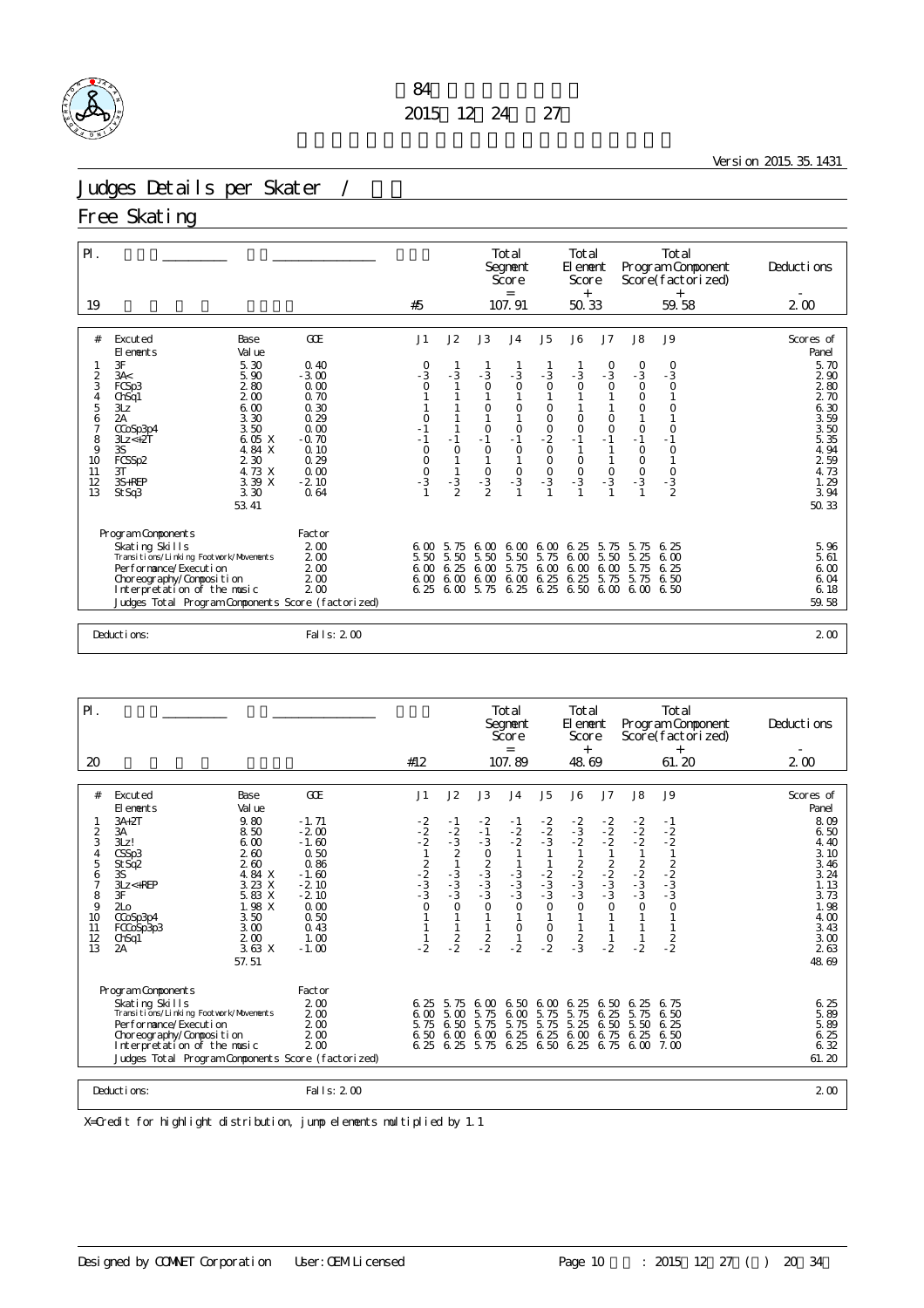

Version 2015.35.1431

# Judges Details per Skater / 2009 - 1999 - 1999 - 1999 - 1999 - 1999 - 1999 - 1999 - 1999 - 1999 - 1999 - 1999 - 1999 - 1999 - 1999 - 1999 - 1999 - 1999 - 1999 - 1999 - 1999 - 1999 - 1999 - 1999 - 1999 - 1999 - 1999 - 1999

## Free Skating

| $\mathsf{P}$ .                                                           |                                                                                                                                                                                                                                                                                                           |                                                                                                                                      |                                                                                                                                                                                        |                                                                                                                             |                                                                                                                                                    | Total<br>Segnent<br>Score<br>$=$                                                                                                             |                                                                                                                                                | Total<br>El ement<br>Score<br>$^{+}$                                                                          |                                                                                                                                      |                                                                                                                                          | Tot al<br>Program Component<br>Score(factorized)<br>$^{+}$                                                            | Deductions                                                                                                                         |
|--------------------------------------------------------------------------|-----------------------------------------------------------------------------------------------------------------------------------------------------------------------------------------------------------------------------------------------------------------------------------------------------------|--------------------------------------------------------------------------------------------------------------------------------------|----------------------------------------------------------------------------------------------------------------------------------------------------------------------------------------|-----------------------------------------------------------------------------------------------------------------------------|----------------------------------------------------------------------------------------------------------------------------------------------------|----------------------------------------------------------------------------------------------------------------------------------------------|------------------------------------------------------------------------------------------------------------------------------------------------|---------------------------------------------------------------------------------------------------------------|--------------------------------------------------------------------------------------------------------------------------------------|------------------------------------------------------------------------------------------------------------------------------------------|-----------------------------------------------------------------------------------------------------------------------|------------------------------------------------------------------------------------------------------------------------------------|
| 21                                                                       |                                                                                                                                                                                                                                                                                                           |                                                                                                                                      | #1                                                                                                                                                                                     |                                                                                                                             |                                                                                                                                                    | 101.55                                                                                                                                       |                                                                                                                                                | 46.85                                                                                                         |                                                                                                                                      |                                                                                                                                          | 55.70                                                                                                                 | 1.00                                                                                                                               |
| #<br>$\frac{2}{3}$<br>4<br>5<br>6<br>7<br>8<br>9<br>10<br>11<br>12<br>13 | <b>Excuted</b><br>Base<br>El ements<br>Val ue<br>3A<br>8.50<br>$3A+REP$<br>4.13<br>6.60<br>$3F! +2T$<br>2FI<br>1.90<br>280<br>CCSp3<br>3.30<br>St Sq3<br>4.73 X<br>3T<br>$2A+11$ $O+2S$<br>5.61X<br>1.60<br>FSSp2V<br>2.31X<br>$2\mathsf{L}z$<br>2A<br>3.63X<br>200<br>ChSa1<br>3.00<br>CCoSp3p3<br>50.11 | <b>GOE</b><br>1.29<br>$-3.00$<br>$-0.30$<br>$-0.26$<br>0.00<br>0.07<br>$-0.70$<br>0.00<br>0.03<br>$-0.39$<br>0.00<br>$-0.21$<br>0.21 | J <sub>1</sub><br>$\begin{array}{c} 2 \\ -3 \\ 0 \end{array}$<br>$-1$<br>$\begin{matrix} 0 \\ 0 \end{matrix}$<br>$-1$<br>$\circ$<br>$\Omega$<br>$-1$<br>$\circ$<br>$\circ$<br>$\Omega$ | J2<br>$\frac{2}{3}$<br>$-1$<br>$\circ$<br>$\circ$<br>$-1$<br>$\circ$<br>$\Omega$<br>$-1$<br>$\circ$<br>$-1$<br>$\mathbf{1}$ | J3<br>$-3$<br>$\circ$<br>$-1$<br>$\mathbf{1}$<br>$\mathbf{1}$<br>$\mathsf{O}\xspace$<br>$\begin{smallmatrix}0\\1\end{smallmatrix}$<br>$\circ$<br>O | J <sub>4</sub><br>$\frac{3}{0}$<br>$\circ$<br>$_{\rm O}^{\rm O}$<br>$-1$<br>$\circ$<br>$\mathbf{1}$<br>$\frac{2}{0}$<br>$-1$<br>$\mathbf{1}$ | J <sub>5</sub><br>$\frac{2}{3}$<br>$-1$<br>$-1$<br>$_{\rm O}^{\rm O}$<br>$-1$<br>$\circ$<br>$\bar{0}$<br>- 1<br>$\circ$<br>$\circ$<br>$\Omega$ | J6<br>$-3$<br>$-1$<br>$-1$<br>$_{0}^{0}$<br>$-1$<br>$\circ$<br>$\mathbf 0$<br>$-1$<br>$\circ$<br>$\circ$<br>O | J7<br>$-3$<br>$-1$<br>$-1$<br>$\circ$<br>$\overline{O}$<br>$-1$<br>$\circ$<br>$\mathbf{1}$<br>$-2$<br>$\circ$<br>$\circ$<br>$\Omega$ | J8<br>$-3$<br>$\circ$<br>$\circ$<br>$\circ$<br>$\mathbf{1}$<br>$-1$<br>$\circ$<br>$-1$<br>$-2$<br>$\overline{1}$<br>$-1$<br>$\mathbf{1}$ | <b>J9</b><br>$-3$<br>$-1$<br>$-1$<br>$\circ$<br>$-1$<br>$-1$<br>$\circ$<br>$-1$<br>$-1$<br>$\circ$<br>$-1$<br>$\circ$ | Scores of<br>Panel<br>9.79<br>1.13<br>6.30<br>1.64<br>280<br>3.37<br>4.03<br>5.61<br>1.63<br>1.92<br>3.63<br>1.79<br>3.21<br>46.85 |
|                                                                          | Program Components<br>Skating Skills<br>Transi ti ons/Li nki ng Footvork/Movements<br>Performance/Execution<br>Choreography/Composition<br>Interpretation of the music<br>Judges Total Program Components Score (factorized)                                                                              | Factor<br>2.00<br>2.00<br>$2\omega$<br>2.00<br>$2\omega$                                                                             | 6.25<br>$5 \Omega$<br>6 <sub>0</sub><br>5.75<br>5.50                                                                                                                                   | 5.25<br>4.50<br>4.75<br>5.00<br>4.75                                                                                        | 6.00<br>5.50<br>5.<br>75<br>6.00<br>6.00                                                                                                           | 6 <sub>0</sub><br>5.50<br>6 <sub>0</sub><br>6.00<br>5.50                                                                                     | 5.75<br>5.50<br>75<br>5.<br>5.50<br>5.50                                                                                                       | 6.00<br>5.50<br>5.75<br>75<br>5.<br>6.00                                                                      | 6.25<br>5.50<br>6.00<br>5.<br>75<br>5.50                                                                                             | 6.00<br>5.25<br>5.00<br>5.<br>25<br>5.00                                                                                                 | 5.75<br>4.75<br>5.25<br>5.00<br>4.75                                                                                  | 5.96<br>5.29<br>5.64<br>5.57<br>5.39<br>55.70                                                                                      |
|                                                                          | Deductions:                                                                                                                                                                                                                                                                                               | Fall s: 1.00                                                                                                                         |                                                                                                                                                                                        |                                                                                                                             |                                                                                                                                                    |                                                                                                                                              |                                                                                                                                                |                                                                                                               |                                                                                                                                      |                                                                                                                                          |                                                                                                                       | 1.00                                                                                                                               |

| $\mathsf{P}$ .                                                                 |                                                                                                                                                                                                                                                                                                           |                                                                                                                                        |                                                    |                                                                                              |                                                                                                                                                   | Total<br>Segnent<br><b>Score</b><br>$=$                                                                                        |                                                                                                                                    | Total<br>El ement<br>Score<br>$+$                                                                       |                                                                                                                                               |                                                                                                                              | <b>Total</b><br>Program Component<br>Score(factorized)<br>$^{+}$                                                 | Deductions |                                                                                                                                      |
|--------------------------------------------------------------------------------|-----------------------------------------------------------------------------------------------------------------------------------------------------------------------------------------------------------------------------------------------------------------------------------------------------------|----------------------------------------------------------------------------------------------------------------------------------------|----------------------------------------------------|----------------------------------------------------------------------------------------------|---------------------------------------------------------------------------------------------------------------------------------------------------|--------------------------------------------------------------------------------------------------------------------------------|------------------------------------------------------------------------------------------------------------------------------------|---------------------------------------------------------------------------------------------------------|-----------------------------------------------------------------------------------------------------------------------------------------------|------------------------------------------------------------------------------------------------------------------------------|------------------------------------------------------------------------------------------------------------------|------------|--------------------------------------------------------------------------------------------------------------------------------------|
| 22                                                                             |                                                                                                                                                                                                                                                                                                           |                                                                                                                                        | #9                                                 |                                                                                              |                                                                                                                                                   | 97.74                                                                                                                          |                                                                                                                                    | 49.80                                                                                                   |                                                                                                                                               |                                                                                                                              | 52 94                                                                                                            | 5.00       |                                                                                                                                      |
| #<br>$\overline{2}$<br>3<br>4<br>5<br>6<br>7<br>8<br>9<br>10<br>11<br>12<br>13 | <b>Excuted</b><br>Base<br>Val ue<br>El ements<br>3A<br>8.50<br>4T<br>10.30<br>3F<<br>3.70<br>2 3 0<br>FCSp2<br>3.00<br>CSSp4<br>5.10<br>3 <sub>LO</sub><br>8.36 X<br>$2A+3T$<br>3S<br>4.84 X<br>$3T+1Lo+2S$<br>6.71X<br>2.60<br>St Sq2<br>3.39 X<br>$3S+RFP$<br>3.00<br>CCoSp3p3<br>200<br>ChSq1<br>63.80 | GOE<br>$-3.00$<br>0.14<br>$-2.10$<br>0.07<br>0.00<br>$-1.90$<br>$-2.10$<br>$-2.10$<br>0.00<br>$-0.07$<br>$-1.40$<br>$-0.04$<br>$-1.50$ | J1<br>$-3$                                         | J2<br>$-3$<br>$\frac{1}{0}$<br>$-2$<br>$-3$<br>$-3$<br>O<br>$\frac{0}{2}$<br>$\circ$<br>$-3$ | J3<br>$-3$<br>$\begin{smallmatrix}0\\2\\1\end{smallmatrix}$<br>$\mathbf{1}$<br>0<br>$-3$<br>$-3$<br>$-3$<br>$-1$<br>$-1$<br>$-2$<br>$\frac{0}{3}$ | J <sub>4</sub><br>$-3$<br>$\overline{1}$<br>$-3$<br>$\mathsf O$<br>0<br>$-3$<br>$-3$<br>0<br>0<br>0<br>0<br>3<br>$\frac{0}{3}$ | J <sub>5</sub><br>$-3$<br>$\begin{smallmatrix}0\\-3\end{smallmatrix}$<br>0<br>$-2$<br>$-3$<br>$-3$<br>$-0$<br>$-2$<br>$-1$<br>$-3$ | J6<br>$-3$<br>$\begin{smallmatrix}0\\-3\end{smallmatrix}$<br>$\begin{smallmatrix}0\\3\end{smallmatrix}$ | J7<br>$-3$<br>$\begin{smallmatrix}0\\-3\end{smallmatrix}$<br>$\overline{1}$<br>0<br>$-3$<br>$-2$<br>$-3$<br>0<br>0<br>0<br>2<br>$\frac{0}{3}$ | J8<br>$-3$<br>$-1$<br>$-3$<br>$0 - 1$<br>$-3 - 3$<br>$-3 - 3$<br>$0$<br>$\frac{-1}{2}$<br>$\begin{matrix}0\\ -3\end{matrix}$ | <b>J9</b><br>$-3$<br>$\circ$<br>$-3$<br>$\mathsf O$<br>0<br>$-2$<br>$-3$<br>$-3$<br>$-0$<br>$-2$<br>$-1$<br>$-2$ |            | Scores of<br>Panel<br>5.50<br>10.44<br>1.60<br>2 37<br>3.00<br>3.20<br>6.26<br>2.74<br>6.71<br>2 53<br>1.99<br>2.96<br>0.50<br>49.80 |
|                                                                                | Program Components<br>Skating Skills<br>Transi ti ons/Li nki ng Footvork/Movements<br>Performance/Execution<br>Choreography/Composition<br>Interpretation of the music<br>Judges Total Program Components Score (factorized)                                                                              | Factor<br>$2\omega$<br>$2\omega$<br>$2\omega$<br>2.00<br>$2\omega$                                                                     | 6 <sub>0</sub><br>5.50<br>25<br>5.<br>5.75<br>5.50 | -5.<br>75<br>5.<br>$\infty$<br>5.<br>$\infty$<br>5.25<br>75<br>4.                            | 75<br>4<br>3.<br>75<br>$\infty$<br>4.<br>$\infty$<br>4.<br>3.<br>75                                                                               | 5.<br>25<br>5.00<br>75<br>4.<br>5.<br>25<br>5.00                                                                               | 50<br>.5.<br>25<br>5.<br>25<br>5.<br>5.<br>50<br>50<br>5.                                                                          | 6 <sub>0</sub><br>5.<br>50<br>5.00<br>5.50<br>75<br>-5.                                                 | 25<br>6<br>5.<br>75<br>5.<br>75<br>6.00<br>5.<br>50                                                                                           | 5.50<br>$5 \Omega$<br>75<br>4.<br>5.25<br>5.00                                                                               | 5.75<br>5 <sub>0</sub><br>5.25<br>5.00<br>5.25                                                                   |            | 5.68<br>5.18<br>5.04<br>5.36<br>5.21<br>52 94                                                                                        |
|                                                                                | Deductions:                                                                                                                                                                                                                                                                                               | Fall s: 5.00                                                                                                                           |                                                    |                                                                                              |                                                                                                                                                   |                                                                                                                                |                                                                                                                                    |                                                                                                         |                                                                                                                                               |                                                                                                                              |                                                                                                                  |            | 5.00                                                                                                                                 |